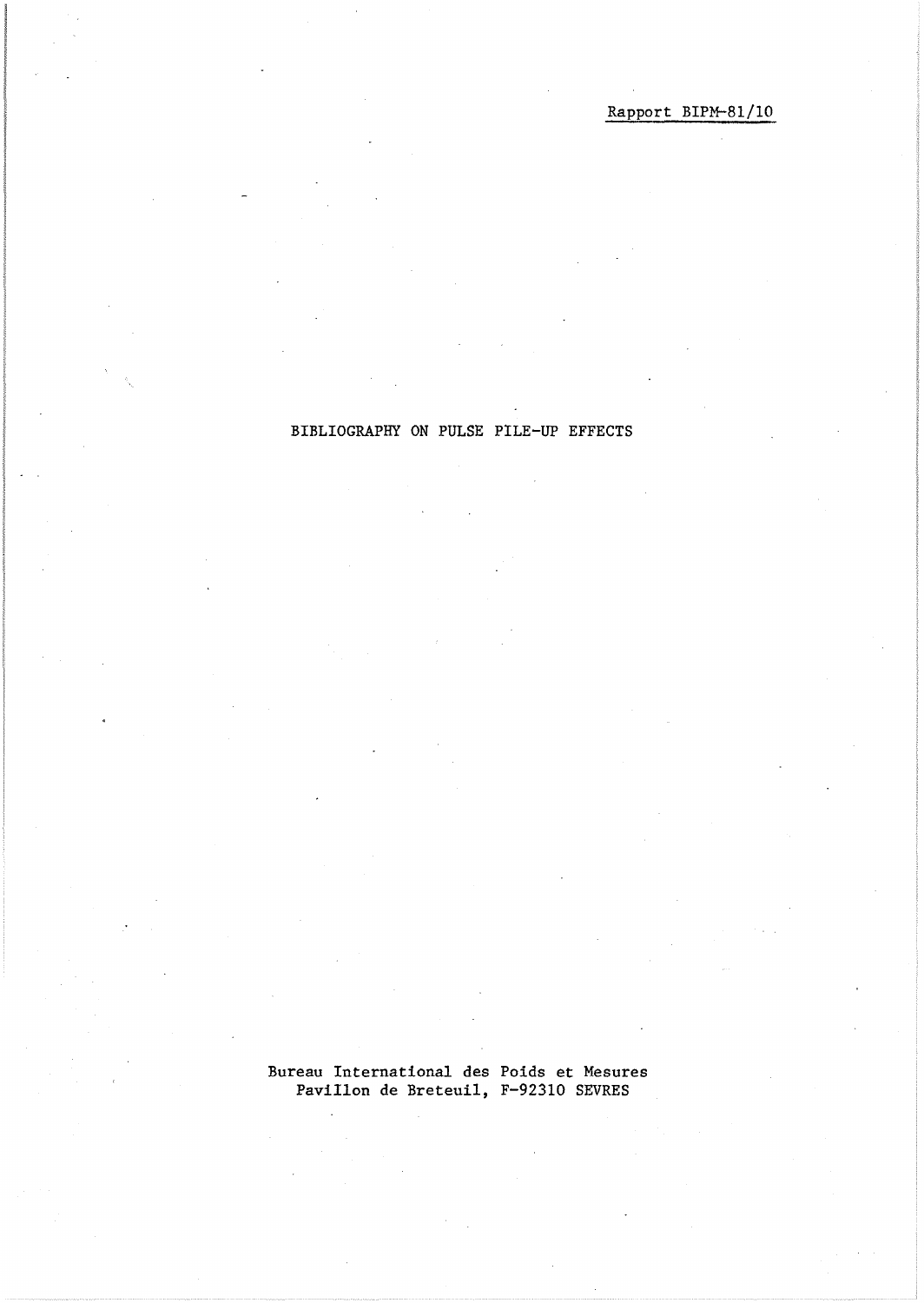$\label{eq:V} \nabla_{\mathbf{r}} \mathbf{r} = \nabla_{\mathbf{r}} \mathbf{r} + \nabla_{\mathbf{r}} \mathbf{r}$  $\label{eq:2.1} \frac{1}{\sqrt{2\pi}}\sum_{i=1}^n\frac{1}{\sqrt{2\pi}}\sum_{i=1}^n\frac{1}{\sqrt{2\pi}}\sum_{i=1}^n\frac{1}{\sqrt{2\pi}}\sum_{i=1}^n\frac{1}{\sqrt{2\pi}}\sum_{i=1}^n\frac{1}{\sqrt{2\pi}}\sum_{i=1}^n\frac{1}{\sqrt{2\pi}}\sum_{i=1}^n\frac{1}{\sqrt{2\pi}}\sum_{i=1}^n\frac{1}{\sqrt{2\pi}}\sum_{i=1}^n\frac{1}{\sqrt{2\pi}}\sum_{i=1}^n\$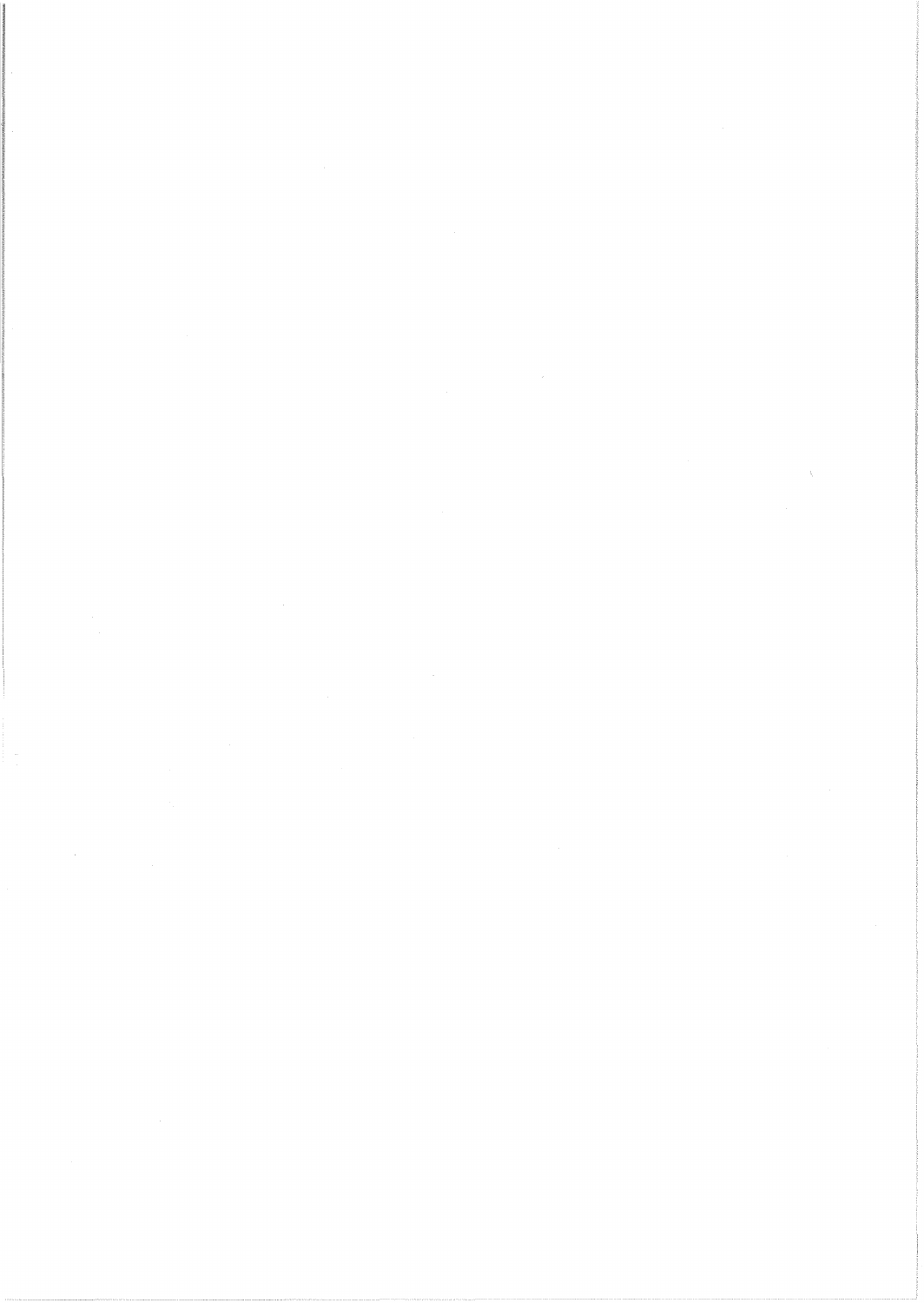#### Bibliography on pulse pile-up effects

#### Abstract-

A bibliography has been assembled of 170 references which refer to pulse pile-up effects, correction \_methods and related subjects. It includes publications from 1946 to 1981 in the form of a simple list of papers (with full titles) according to the year of publication and the  $name(s)$  of the  $author(s)$ .

### Introduction

The intercomparison of high-count-rate  $^{60}$ Co sources (77 Smi), organized in 1975 by the National Physical Laboratory, Teddington, on behalf of the Bureau International des Poids et Mesures, Sevres, has had the effect of drawing the attention of statisticians to the difficult problem of the counting corrections in a coincidence channel. Subsequently, the exact solution for an ideal coincidence system was found and published (77 Cox). The knowledge of this solution allowed metrologists to suggest possible explanations for the remaining discrepancies between measured and expected activities. In particular, pile-up of pulses could cause significant distortion of the timing information in certain types of equipment used in coincidence measurements. Although pile-up problems have been known for many years, they do not seem to have been considered until quite recently as an important possible cause of error in absolute actitivy measurements (81 Fur).

For this reason the BIPM Working Party "Principles of the Coincidence Method", a subgroup of Section 11 (Mesure des Radionucleides) of CCEMRI (Comite Consultatif pour les Etalons de Mesure des Rayonnements Ionisants), decided to assemble a bibliography of the publications dealing with pulse pile-up effects. As a first step a working document including 87 references was produced in 1978. In the present list 83 new references have been added, most of which were published in the past four years. This growing interest in pulse pile-up (sometimes also referred to as random summing) is probably due to the still increasing use of nuclear spectroscopy, in particular in radioanalytical chemistry. Numerous experiments in radioactivation analysis, Rutherford backscattering and particle-induced x-ray emission, which include more-or-Iess developed treatments of pile-up, have been published. In related fields we find such applications as photon counting in fluorescence-lifetime measurements and photon imaging (scintillation camera). In all these areas a common feature is the distortion of information due to events which follow each other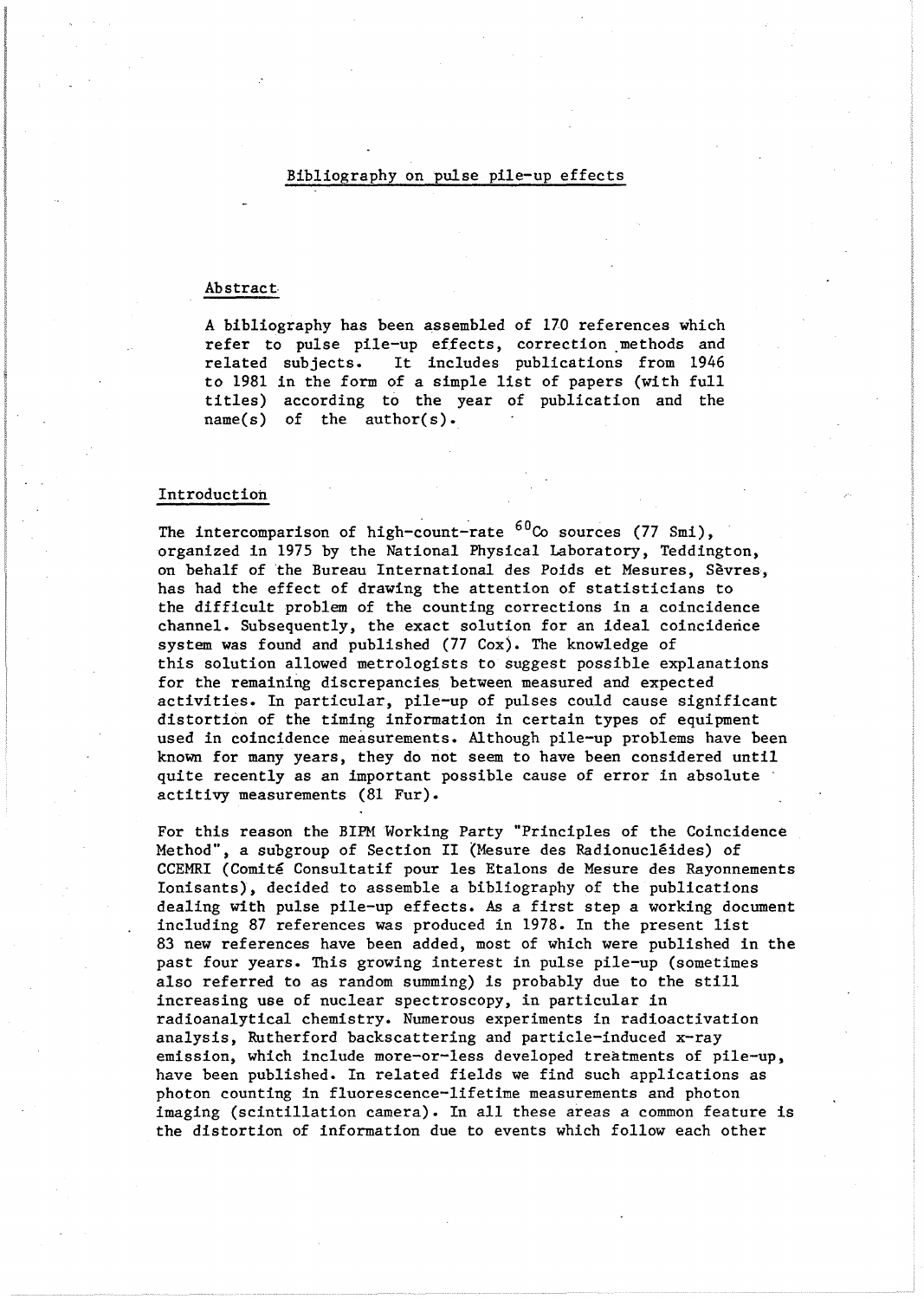too closely in time to be separated. This can then lead to the following effects:

1. loss in the counting of detected events,

2. distortion of the pulse amplitude,

.3. distortion of the time information.

The subject most often treated refers to item 2, where we can distinguish between two quite different approaches. The first one (more important as to the number of articles) relates to instrumental improvements which include the widely used pile-up rejection circuits, whereas the second one deals with calculated corrections. The distortion of the amplitude spectrum (as measured by a multichanne1 analyzer), for input pulses having a constant or a Gaussian amplitude distribution, is analysed in 63 Sou, 64 Jas, and more recently in 75 Bla. The more difficult problem of correcting complex realistic amplitude spectra by using mathematical methods (convolution, least squares or successive approximations) and computer techniques is treated in 64 Ken, 65 Sou, 76 Wie and 77 Gar. Reviews of the instrumental methods used to avoid the registration of distorted pile-up pulses (68 Bla, 74 Nic) reveal that there are essentially. three different methods, all of which lead to the production of a blocking signal when pile-up occurs, but accept the pulses if no pile-up is detected. These methods (which differ in the way the blocking is produced) can be summarized as follows:

- the zero-crossing time shift of bipolar pulses (66 Fus), coincidence between narrow direct pulses, and stretched and delayed pulses from the same detector (65 Wei), - comparison of the shaped pulse with its second derivative (71 Sab).

The problem of the determination of the true count rate (item 1) has been treated in 77 Ros. A proposed solution is the well-known pulser method (69 And, 71 Deb, 77 Deb) and its extension to the case of a decaying source (70 Ba1). A new system using a fast computer technique, allowing real-time compensation of dead-time and pile-up losses, is described in 77 Wes and 79 Wes. As for item 3, although the problem of timing distortions has been considered by several authors (66 DeL, 67 B1a, 77 Smi), the number of articles devoted to this problem remains small.

Although the number of collected references' is already quite large for such a narrow subject, it is possible that important papers have escaped our attention. We would therefore appreciate receiving any suggestions for additions and corrections which could be incorporated in a possible later edition of this report.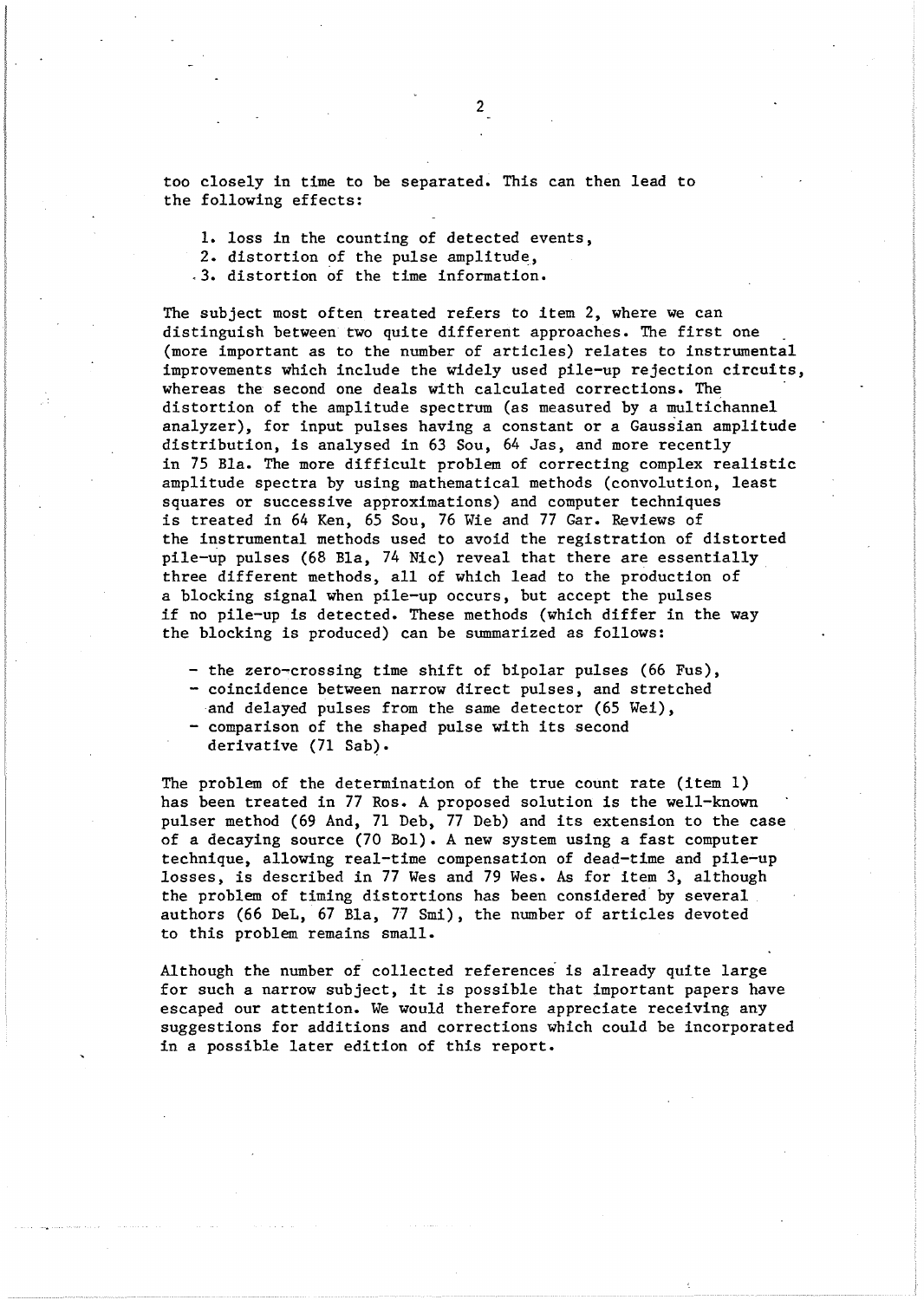The bibliography presented in the following pages results from a pooling of the partial lists submitted by the following members of the Working Party:

J.W. Müller, Bureau International des Poids et Mesures, Sèvres (France), coordinator of the Working Party,

J.G.V. Taylor, Atomic Energy of Canada Limited, Chalk River (Canada), and

J.-J. Gostely, Ecole Polytechnique Fédérale, Lausanne (Switzerland), editor of this report.

Apart from the contributions of the members, the editor has received a list from W. Bambynek (BCMN, Geel). The assistance of M. Furrer (EPFL, Lausanne) in collecting and evaluating the articles is gratefully acknowledged.

J.-J. Gostely

(December 1981)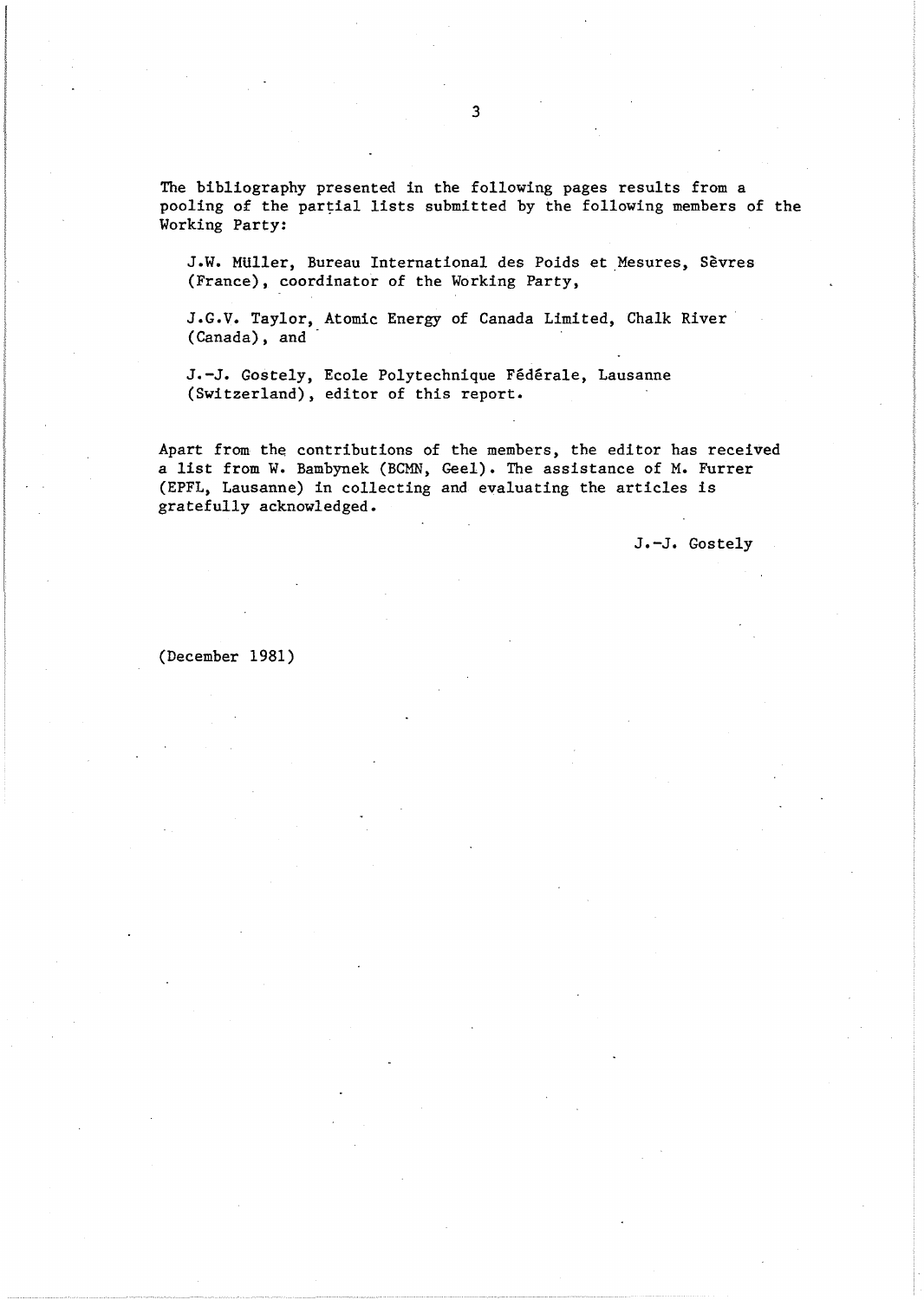$\mathcal{A}^{\mathcal{A}}$ 

 $\label{eq:2.1} \frac{1}{\sqrt{2\pi}}\int_{0}^{\infty} \frac{d\mu}{\sqrt{2\pi}}\left(\frac{d\mu}{\mu}\right)^2\frac{d\mu}{\sqrt{2\pi}}\left(\frac{d\mu}{\mu}\right)^2\frac{d\mu}{\sqrt{2\pi}}\left(\frac{d\mu}{\mu}\right)^2\frac{d\mu}{\sqrt{2\pi}}\left(\frac{d\mu}{\mu}\right)^2.$  $\sim 10^7$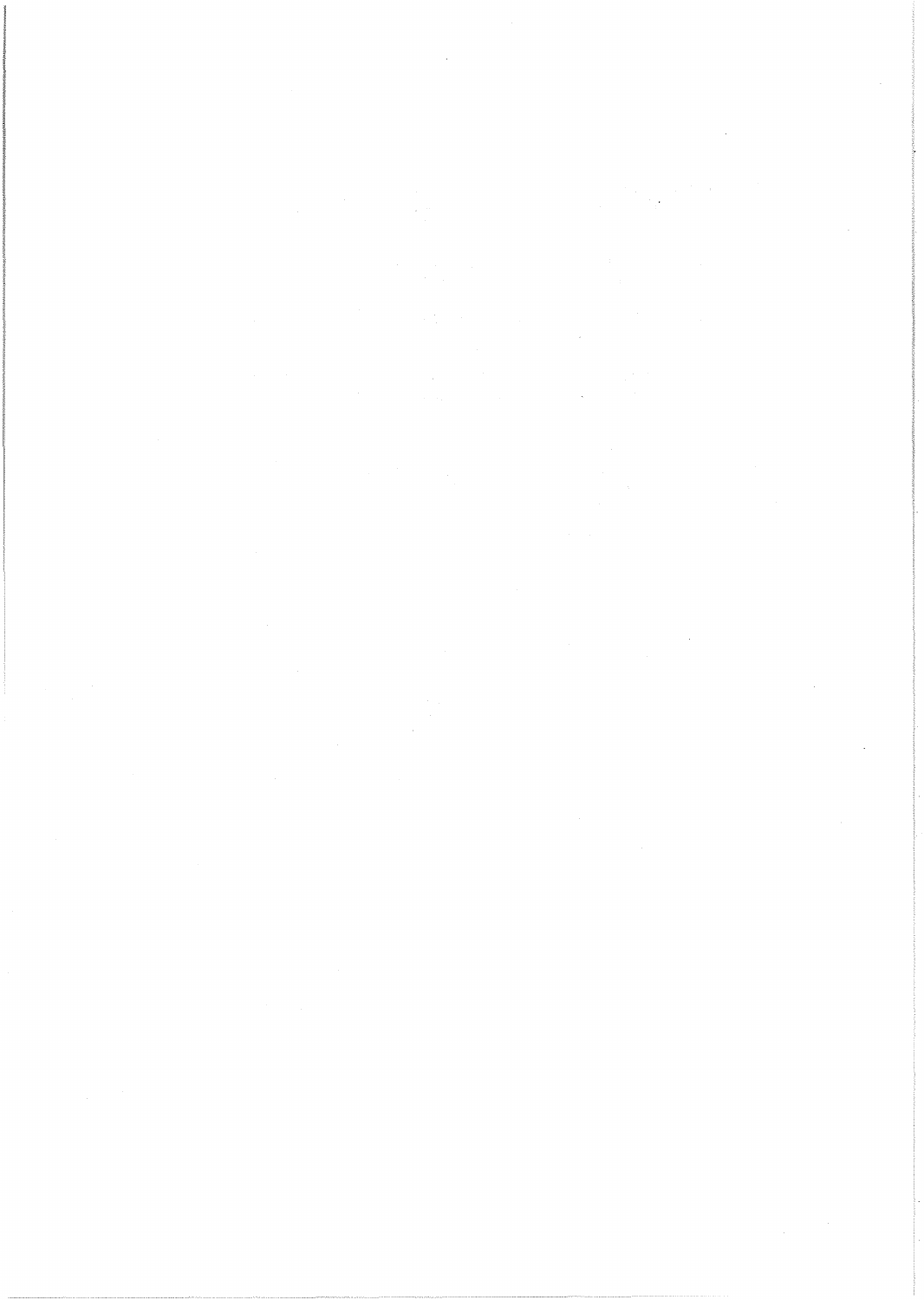## List of references

according to year of publication and author

## 1949

49 Ros

B.B. Rossi, H.H. Staub: "Resolution and piling-up of pulses", Appendix II in "Ionisation Chambers and Counters", (McGraw-Hill, New York), 236-239

## 1956

56 Fai E. Fairstein: "Nonblocking double-line linear pulse amplifier", Rev. Sci. Instr. 27,

## 1960

- 60 Bel R.E. Bell, M.H. J6rgensen: "Mean lives of positrons in aluminium and the alkali metals", Can. J. Phys.  $38$ , 652-664
- 60 Cha R.L. Chase: "Multiple coincidence circuit", Rev. Sci. Instr. 31, 945-949

- 61 Bel R.E. Bell: "Higher order events in coincidence counting", Nucl. Instr. and Meth. 12, 199-200
- 61 DeV L.J. De Vries, F. Udo: "Pulse-form discrimination in organic scintillation crystals", Nucl. Electronics 2 (Conf. Proc. Belgrade 1961), 305-313
- 61 Fur K. Furustu, T. Ishida: "On the theory of amplitude distribution of impulsive random noise", J. Appl. Phys. 32, 1206-1221
- 61 Mae D.G. Maeder: "Electronics for handling random "events" , Energia Nucleare  $8, 16-28$
- 61 Roz S. Rozen: "Pile-up rejection circuits", Nucl. Instr. and Meth. 11, 316-320
- 61 Vin G.B. Vingiani, S. Monaro: "Experimental determination of summing distributions in scintillation detectors", Nucl. Instr. and Meth. 14, 138-142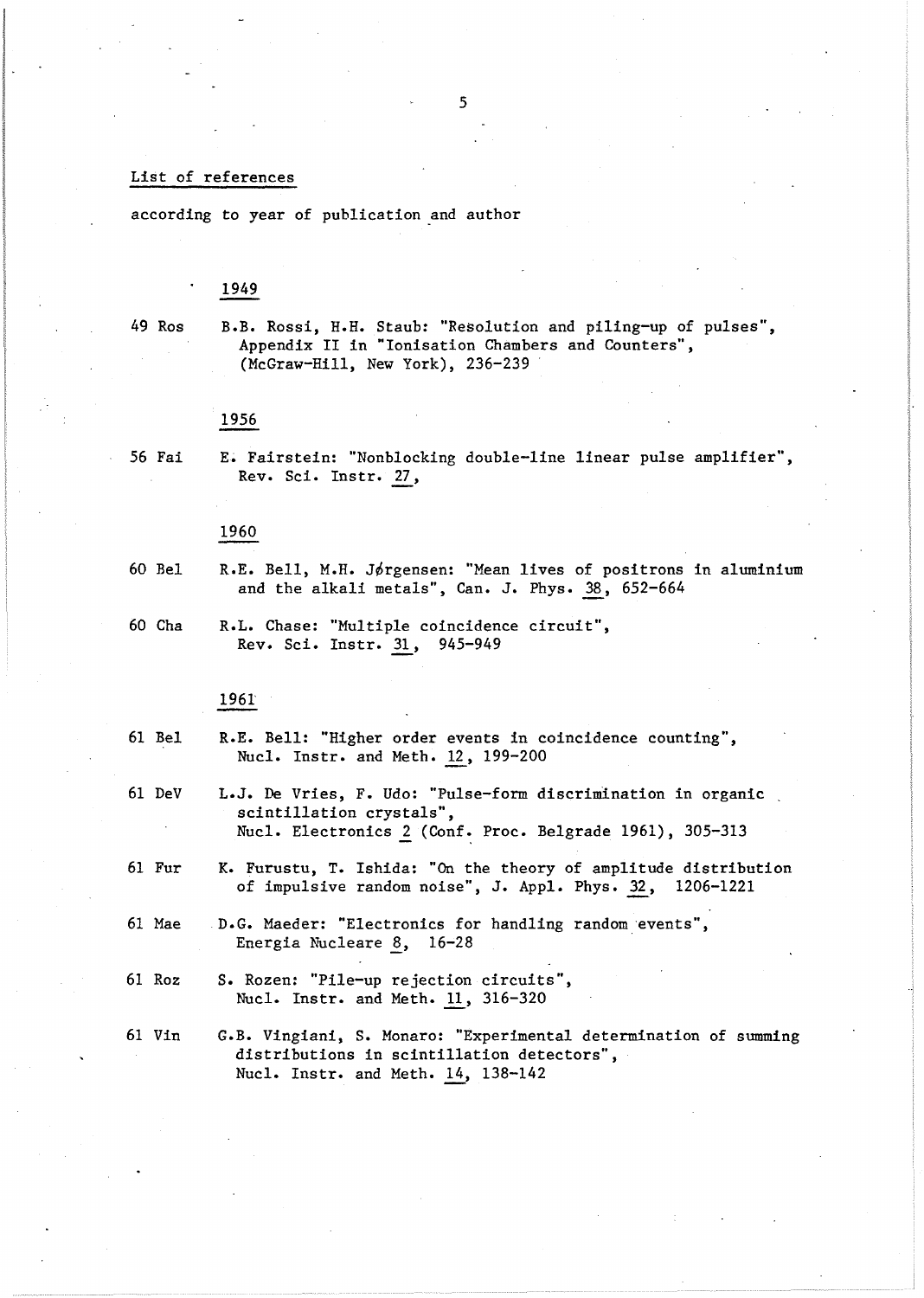| 62 Gat |  | E. Gatti, F. Vaghi, E. Zaglio: "A fast coincidence with slow |
|--------|--|--------------------------------------------------------------|
|        |  | scintillators", Nucl. Electronics 3 (IAEA Vienna), 105-114   |

62 Seg R.E. Segel: "Reduction of pile-up contamination in pulse-height spectra", Bull. Am. Phys. Soc. 7, 542

## 1963

- 63 Fra G. Fraysse, A. Prosdocimi, J. Winter: "Dispositifs d'€lectronique rapide utilis€s dans des mesures de sections efficaces de fission", Electr. Nucl. (Conf. Proc. Paris 1963), 607-617
- 63 Mat G. Math€: "Method for the elimination of superposed pulses in nuclear spectroscopy", Nucl. Instr. and Meth. 23, 261-263
- 63 Sch 1 A. Schwarzschild: "A survey of the latest developments in delayed coincidence measurements", Nucl. Instr. and Meth. 21, 1-16
- 63 Sch 2 A. Schwarzschild,  $\zeta$ . Zupančič: "Production of tritons, deuterons, nucleons, and mesons by 30-GeV protons on AI, Be, and Fe targets", Phys. Rev. 129, 854-862
- 63 Sou B. Soucek: "Pulse-height analysis accuracy at high rates" Nucl. Electronics (Proc. Int. Symp. ENEA, Paris), 437-441
- 63 Str M.G. Strauss: "Solid-state pulse-height encoding system with pileup reduction for counting at high input rates", Rev. Sci. Instr. 34, 335-345

- 64 Bas R. Bass, W. Kessel, G. Majoni: "A pulse shape discriminator for particle separation and pile-up suppression", Nucl. Instr. and Meth.  $30, 237-244$
- 64 Ber G. Bertolini, V. Mandl, G. Melandrone: "Pile-up detection  $circuit", Nucl. Instr. and Meth. 29, 357-359$
- 64 DeL 1. De Lotto, P.F. Manfredi, P. Principi: "Counting statistics and dead-time losses", Energia Nucleare,  $11$ , 557-564
- 64 Hea R.L. Heath: "Scintillation Spectrometry, Gamma-Ray Spectrum Catalogue", Vol. 1, (Phillips Petroleum Company, US Atomic Energy Commission)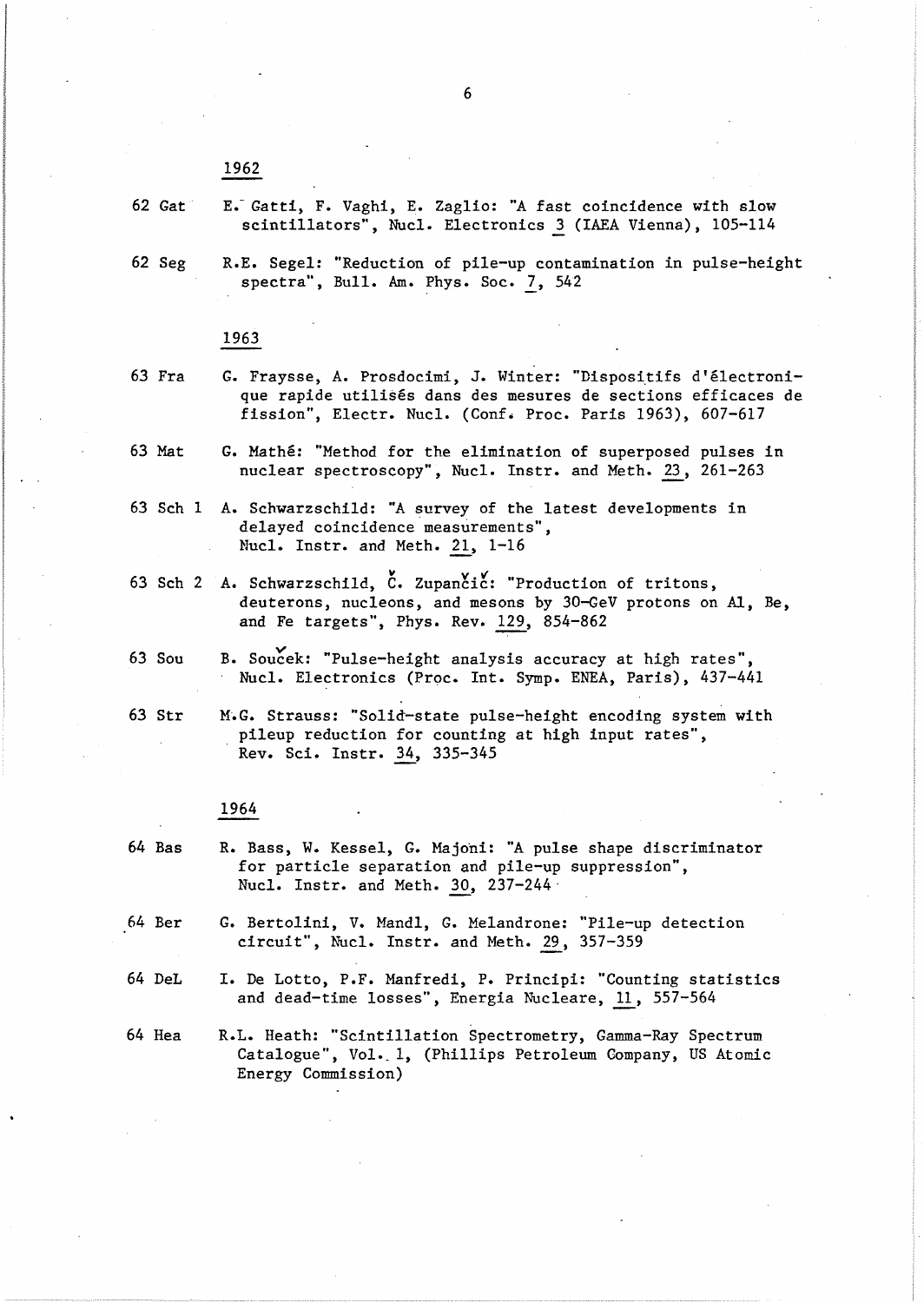|  | 64 Jas     | A. Jasinski, J. Ludziejewski, J. Bialkowski: "Shape of the<br>random sum photo-peak in scintillation spectrometry",<br>Nucl. Instr. and Meth. 31, 90-92                |
|--|------------|------------------------------------------------------------------------------------------------------------------------------------------------------------------------|
|  | 64 Ken     | T.J. Kennett, W.V. Prestwich, G.L. Keech: "Coincident and<br>random summing in scintillation spectrometers",<br>Nucl. Instr. and Meth. 29, 325-332                     |
|  | 64 McG     | J.D. McGervey, V.F. Walters: "Detection of pulse pile-ups<br>with tunnel diodes", Nucl. Instr. and Meth. 25, 219-220                                                   |
|  | 64 Sou 1   | B. Soucek: "Distribution measurement errors due to the pile-up<br>effect", Nucl. Instr. and Meth. 28, 306-308                                                          |
|  | $64$ Sou 2 | id.: "Distribution function for output of certain linear filters<br>for random input events", J. Electron. Contr. 16, 81-90                                            |
|  |            | 64 Sou 3 id.: "The effect of a random noise background upon the amplitude<br>distribution function of random events",<br>J. Electr. Contr. 16, 91-100                  |
|  | 64 Tjö     | P.O. Tjöm: "A method to construct the sum spectra from<br>scintillation detectors", Nucl. Instr. and Meth. 30, 287-289                                                 |
|  | 64 Wil     | C.W. Williams, H.W. Schmitt, F.J. Walter, J.H. Neiler:<br>"Instrumentation for fission fragment energy correlation<br>experiments", Nucl. Instr. and Meth. 29, 205-212 |
|  |            | 1965                                                                                                                                                                   |
|  | 65 Ber     | M. Bertolaccini, C. Bussolati, S. Cova: "Improved spectrum<br>expander for semiconductor detector spectroscopy",<br>Nucl. Instr. and Meth. 32, 31-36                   |
|  | 65 Fai     | E. Fairstein, J. Hahn: "Nuclear pulse amplifiers fundamentals<br>and design practice", Nucleonics 23, no. 9, 81-88                                                     |
|  | 65 Gat     | E. Gatti, V. Svelto: "Coincidence circuits and timesorters",<br>Nucleonics 23, 7, 62-69                                                                                |
|  | 65 Gol     | R. Gold: "Calculation of spectral distortion due to pile-up<br>Port Soi Tooty 36 78/-70/<br>$\lambda$ ff $\lambda$ $\lambda$ +"                                        |

effect", Rev. Sci. Instr. 36, 784-794

65 Qui R. Quivy: "Superpositions d'impulsions en spectrométrie gamma", Nucl. Instr. and Meth. 35, 194-196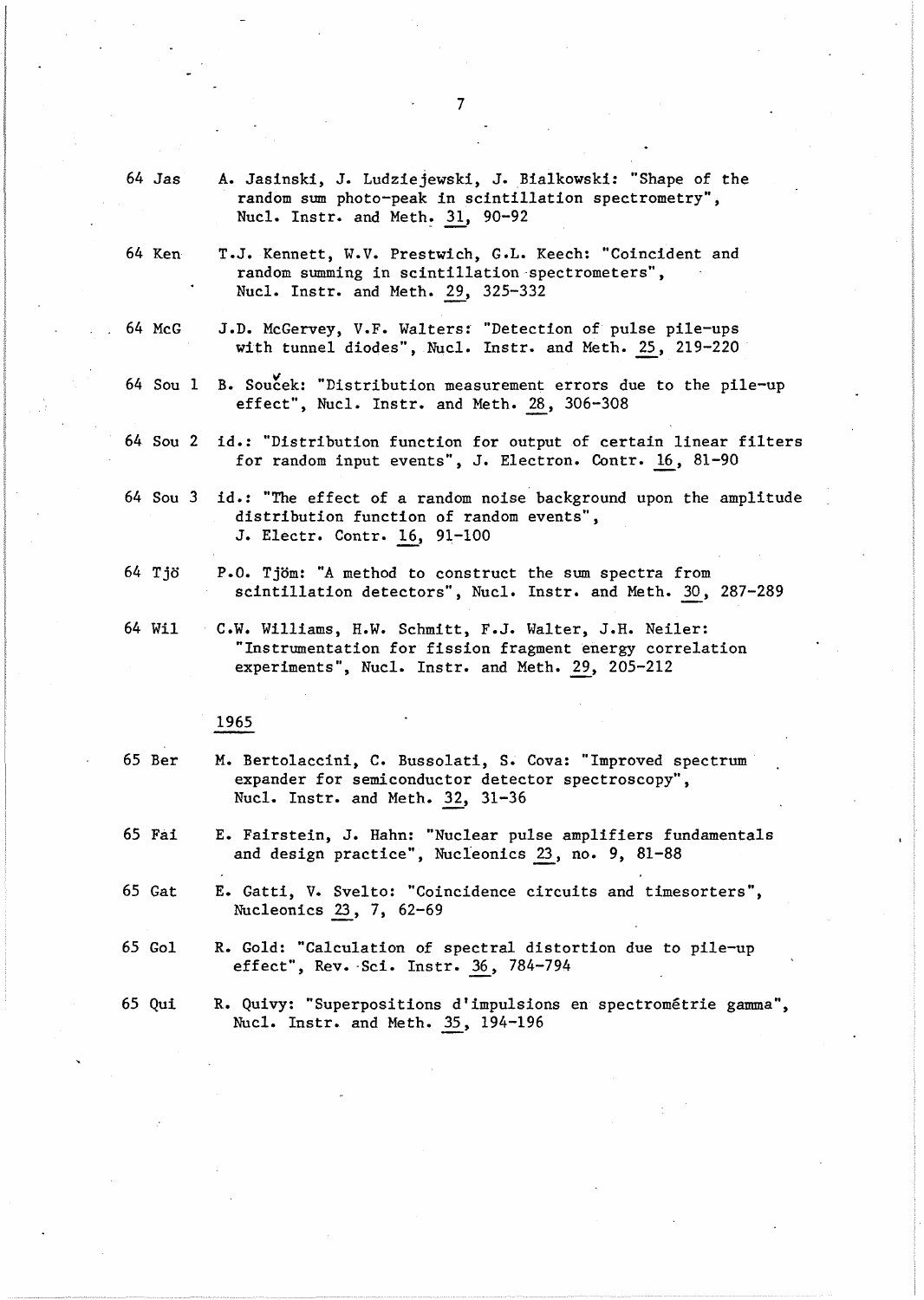| 65 Sou        | B. Soucek: "Application of pile-up distortion calculations",<br>Rev. Sci. Instr. 36, 1582-1587                                                                               |
|---------------|------------------------------------------------------------------------------------------------------------------------------------------------------------------------------|
| <b>65 Wei</b> | H. Weisberg: "A pile-up elimination circuit",<br>Nucl. Instr. and Meth. 32, 138-140                                                                                          |
|               | 1966                                                                                                                                                                         |
| 66 And        | 0.U. Anders: "Use of charged particles from a 2-megavolt Van<br>de Graaf accelerator for elemental surface analysis",<br>Anal. Chem. 38, 1442-1452                           |
| 66 DeL 1      | I. De Lotto, D. Dotti: "Pile-up effects in time measurements",<br>Nucl. Instr. and Meth. 39, 281-292                                                                         |
| 66 DeL 2      | I. De Lotto, D. Dotti, D. Mariotti: "A method to correct<br>the amplitude distortions due to pile-up effects",<br>Nucl. Instr. and Meth. 40, 169-172                         |
| 66 Fus        | E. Fuschini, C. Maroni, P. Veronesi: "A circuit for rejecting<br>pile-up pulses", Nucl. Instr. and Meth. 41, 153-155                                                         |
| $66$ Lig      | E. Ligeon, G. Guernet: "Augmentation du taux de comptage dans<br>les chaînes de spectrométrie à jonction",<br>L'Onde Electrique 46, 472-473 and 839-843                      |
| 66 McG        | R.L. McGuire, C.W. Sandifer: "Rejection of Nal pulse pile-up<br>in Linac Bremsstrahlung measurements",<br>IEEE Trans. Nucl. Sci. NS-13, 315-320                              |
| 66 Mon        | L.F. Monier, G.E. Tripard: "Detection of pulse pile-ups<br>with pulse overlap to pulse height converter",<br>Rev. Sci. Instr. 37, 316-318                                    |
| 66 Wil        | J.H. Williamson: "Distorsion of pulse height spectra by pile-up<br>effect", Rev. Sci. Instr. 37, 736-739                                                                     |
|               | 1967                                                                                                                                                                         |
| 67 Bla        | S.L. Blatt: "Coincidence losses due to pile-up in crossover-<br>timing systems", Nucl. Instr. and Meth. 49, 235-239                                                          |
| 67 Mos        | M. Moszynski, J. Jastrzebski, B. Bengtson: "Reduction of pile-up<br>effects in time and energy measurements",<br>Nucl. Instr. and Meth. 47, 61-70                            |
| 67 Str        | M.G. Strauss, I.S. Sherman, R. Brenner, S.J. Rudnick,<br>R.N. Larsen, H.M. Mann: "High resolution Ge(Li) spectrometer<br>for high input rates", Rev. Sci. Instr. 38, 725-730 |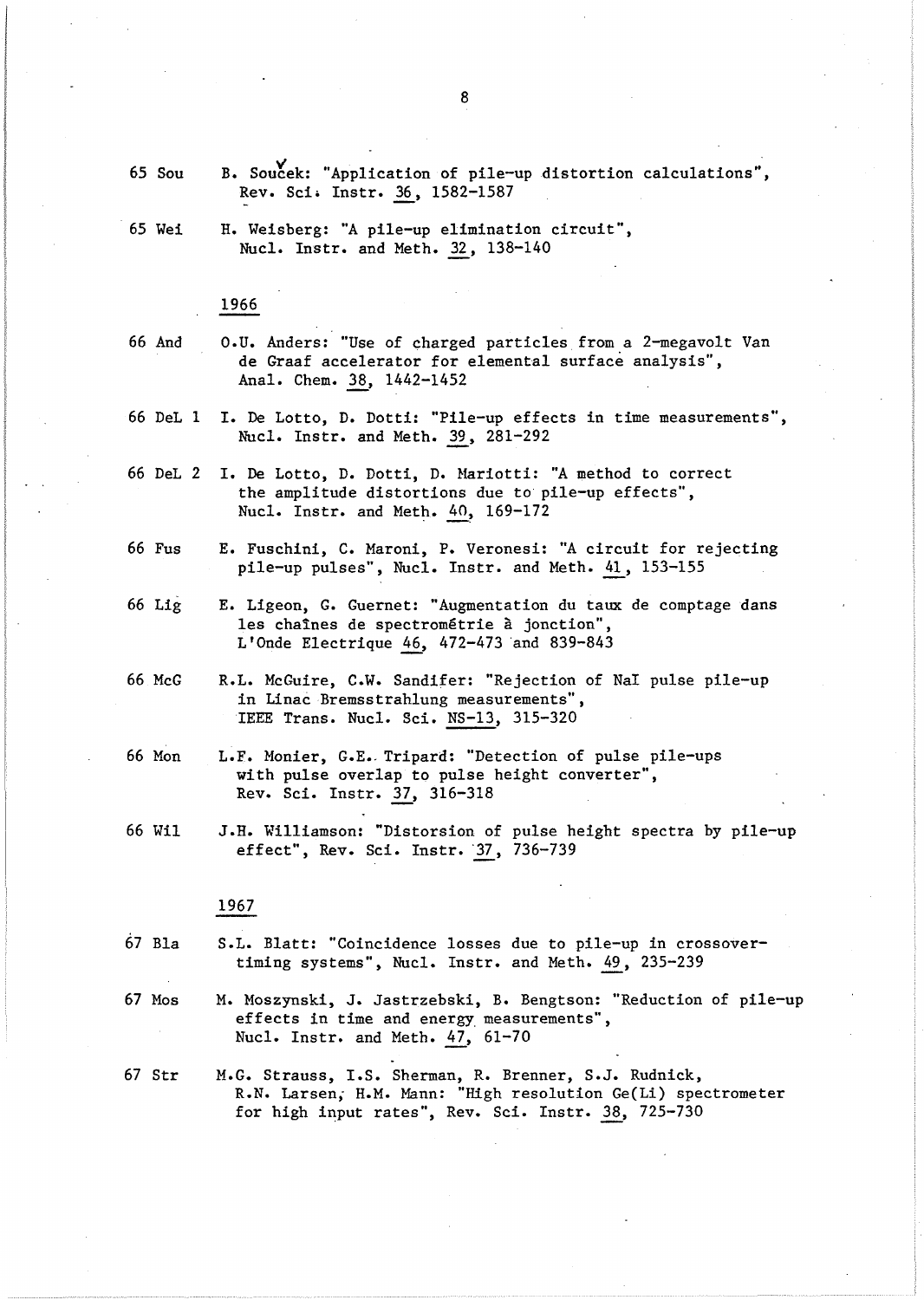- 68 Ber 1 P. Bernard, J. Chambon, J. Mey, R. van Zurk: "Sélecteur d'amplitude monocanal rapide-selecteur d'empilements", Nucl. Instr. and Meth. 60, 213-218
- 68 Ber 2' M. Bertolaccini, C. Bussolati, S. Cova, 1. De Lotto, E. Gatti: "A method for high resolution amplitude measurements in presence of noise and pile-up fluctuations", Nucl. Instr. and Meth. 62, 221-227
- 68 Bla S.L. Blatt, J. Mahieux, D. Kohler: "Elimination of pulse pileup distortion in nuclear radiation spectra", Nucl. Instr. and Meth. 60, 221-230
- 68 Coa P.B. Coates: "The correction for photon "pile-up" in measurement of radiative lifetimes", J. Phys. E1, 878-879
- 68 Fer A.M.R. Ferrari, E. Fairstein: "Nuclear preamplifiers and the pulse pile-up problem", Nucl. Instr. and Meth. 63, 218-220
- 68 Gra S. Gracovetsky, J.-F. Loude: "Pile-up detection circuit", Nucl. Instr. and Meth. 63, 349-350.

- 69 And O.U. Anders: "Experiences with the Ge(Li) detector for highresolution gamma ray spectrometry and a practical approach to the pulse pileup problem", Nucl. Instr. and Meth. 68, 205-208
- 69 Wai E. Waibel: "Zur Berechnung von Pile-Up-Spektren", Nucl. Instr. and Meth. 74, 236-244

- 70 Bol H.H. Bolotin, M.G. Strauss, D.A. McClure: "Simple technique for precise determinations of counting losses in nuclear pulse processing systems", Nucl. Instr. and Meth. 83, 1-12
- 70 Dav
- C.C. Davis, T.A. King: "Correction methods for photon pile-up in lifetime determination by single-photon counting", J. Phys. A3, 101-109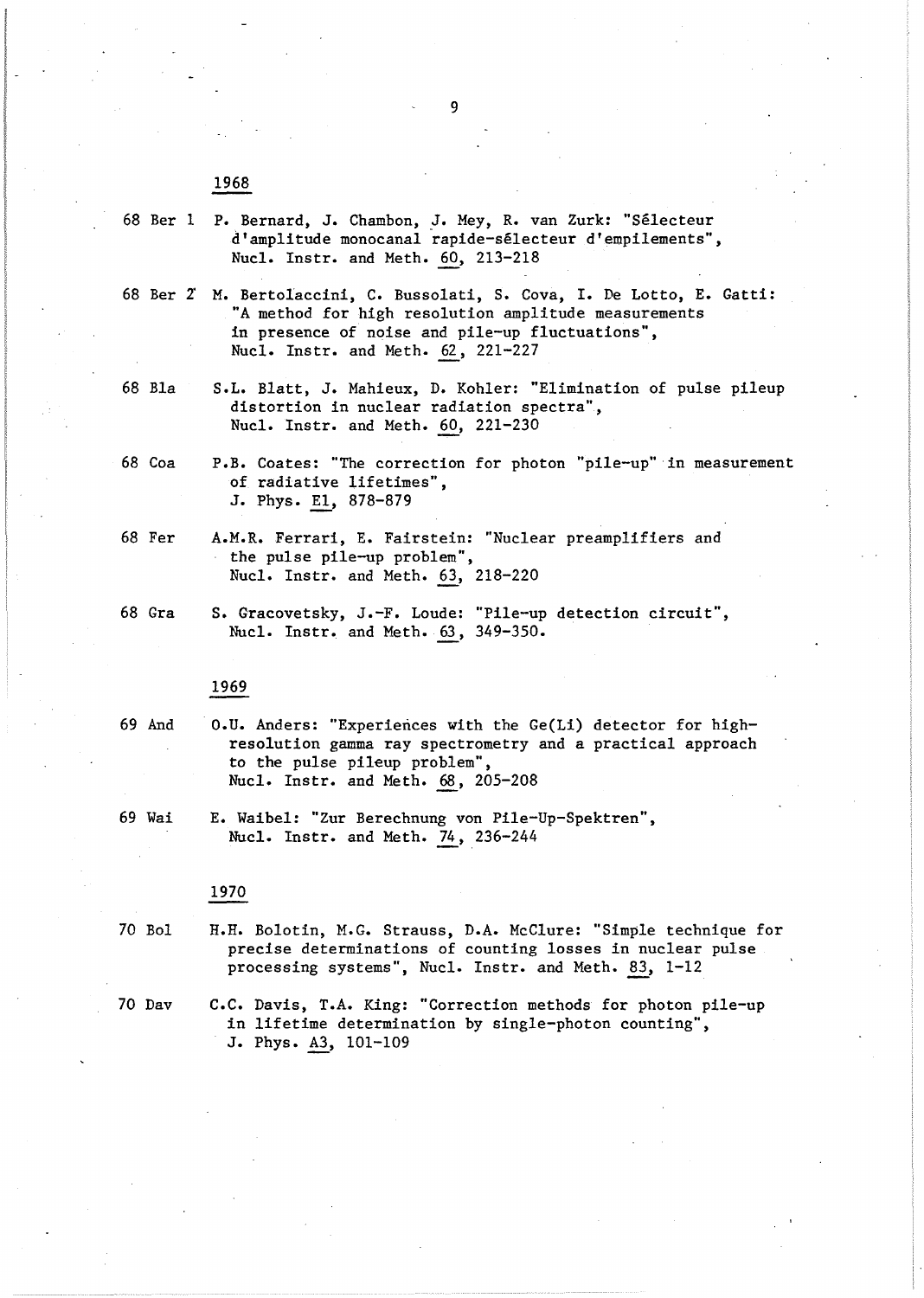- 70 Rou D.P. Roux, J.T. De Lorenzo, C.W. Ricker: "Neutron detection system for operation in very high gamma fields", Nucl. Appl. Technol. 9, 736-743
- 70 Sch H.-J. Schuster: "Verbesserung des Signal-Rausch-Verhaltnisses bei der Kernstrahlenspektroskopie mit Halbleiterdetektoren durch Impulskompensation", Nucl. Instr. and Meth. 88, 119-123
- 70 Sou B. Soucek, M. Cimerman, B. Breyer: "Amplitude distributions of the Poisson process transformed by systems with memory, with special reference to shot noise and pile-up", IEEE Trans. Nucl. Sci. NS-17, 375-382
- 70 Wai E. Waibel: "Bestimmung der Faltungsfunktion zur Berechnung von Spektren aufgestockter Impulse", Nucl. Instr. and Meth. 86, 29-34
- 70 Wil O~M. Williams, W.J. Sandle: "A pile-up gate generator for removing distortion in multichannel delayed coincidence experiments", J. Phys. E3, 741-743

- 71 Deb K. Debertin: "Relative Aktivitatsbestimmungen mit Ge(Li)- Detektoren", Atomkernenergie 17, 97-102
- 71 Sab B. Sabbah, I. Klein, A. Arbel: "Pile-up rejection by comparison of the shaped pulse with its second derivative", Nucl. Instr. and Meth. 95, 163-171
- 71 Wie 1 M. Wiernik: "Comparison of several methods proposed for correction of dead-time losses in the gamma-ray spectrometry of very short-lived nuclides", Nucl. Instr. and Meth. 95, 13-18
- 71 Wie 2 id.: "Normal and random pulse generators for the correction of dead-time losses in nuclear spectrometry", Nucl. Instr. and Meth. 96, 325-329
- 71 Wyt A. Wyttenbach: "Coincidence losses in activation analysis", J. Radioanal. Chem. 8, 335-343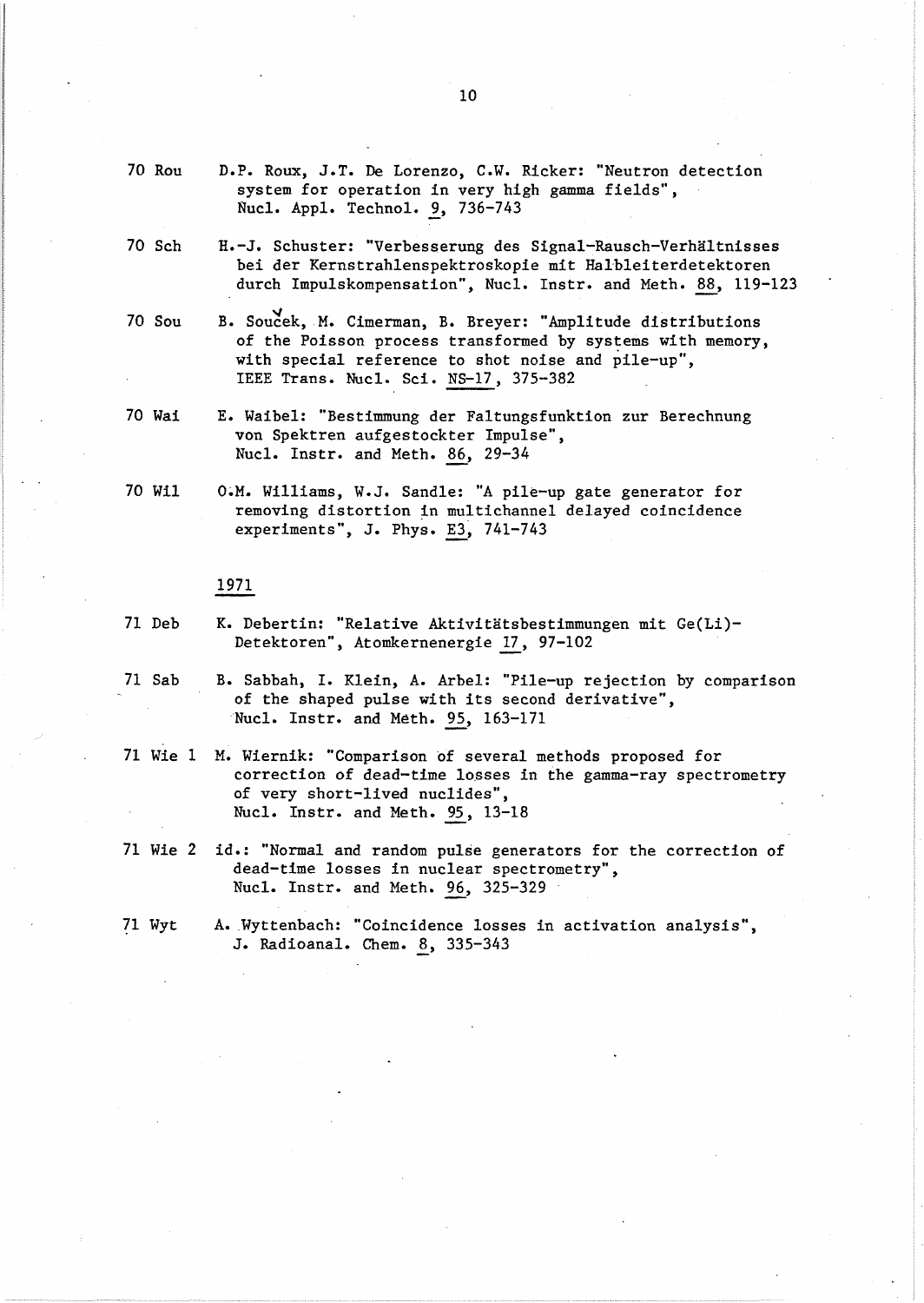- 72 Bar J. Bartosek, J. Masek, F. Adams, J. Hoste: "The use of a pileup rejector in quantitative pulse spectrometry", Nucl. Instr. and Meth. 104, 221-223
- 

72 Ber' F.E. Bertrand, W.R. Burrus, N.W. Hill, T.A. Love, R.W. Peelle: "A high resolution spectrometer system with particle identification for 1 through 60 MeV hydrogen and helium particles", Nucl. Instr. and Meth. 101, 475-492

- 72 Coa 1 P.B. Coates: "Pile-up corrections in the measurement of lifetimes", J. Phys. E5, 148-150
- 72 Coa 2 id.: "Pile-up corrections in lifetime experiments", Rev. Sci. Instr. 43, 1855-1856
- 72 Dav C.C. Davis, T.A. King: "Photon pile-up corrections in the study of time-varying light sources", J. Phys. E5, 1072-1074
- 72 Dun D.R. Dunn, R.C. Kaifer, J.H. McQuaid: "A high-rate spectroscopy system for use with Ge(Li) coaxial detectors", IEEE Trans. Nucl. Sci. NS-19, 461-468
- 72 Jak J.M. Jaklevic, F.S. Goulding, D.A. Landis: "High rate X-ray fluorescence analysis by pulsed excitation", IEEE Trans. Nucl. Sci. NS-19, 392-395
- 72 Kur R. Kurz: "Low-noise preamplifier for high count rates", IEEE Trans. Nucl. Sci. NS-19, 418-422
- 72 McQ J .H. McQuaid: "A high-rate direct-coupled preamplifier for high energy detector systems", IEEE Trans. Nucl. Sci. NS-19, 396-402
- 72 Ree 1 S.J.B. Reed: "Dead time corrections for X-ray intensity measurements with a Si(Li) detector", J. Phys. E5, 994-996
- 72 Ree 2 id.: "Pulse pile-up rejection in 8i(Li) X-ray detection systems", J. Phys. E5, 997-1000
- 72 Tar K. Tarnay: "Simulation of the peak pile-up detection", Report KFKI-74-S1 (Budapest), 16 p.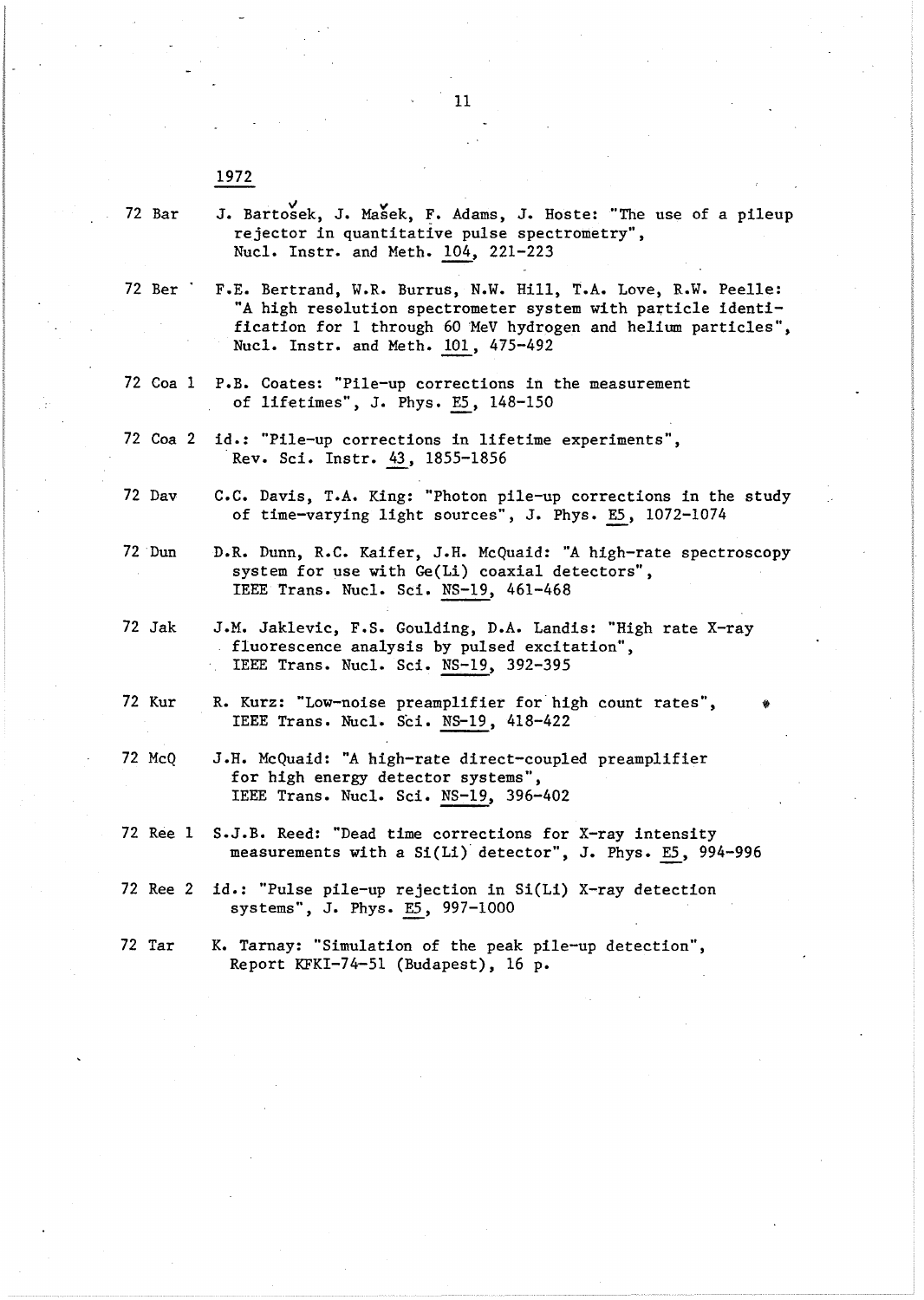- 1973
- 73 Bur D.W. Burtis: "A random tail pulse generator", IEEE Trans. Nucl. Sci. NS-20, 209-215
- 73 Kni E.W. Knight, B.K. Selinger: "Single photon decay spectroscopy", Aust. J. Chem. 26, 1-27
- 73 Sch U. Schötzig, K. Debertin, H.-M. Weiss: "Bestimmung von Gammastrahlen-Emissionswahrscheinlichkeiten mit einem Ge(Li)- Spektrometer", PTB-Mitteilungen 83, 307-312

- 74 Azu G. Azuelos, J.E. Crawford, J.E. Kitching: "Precision half-life measurements using Ge(Li) detectors", Nucl. Instr. and Meth. 117, 233-238
- 74 Coh E.J. Cohen: "Live time and pile-up correction for multichannel analyzer spectra", Nucl. Instr. and Meth. 121, 25-32
- 74 Fas G.E. Fasching, G.H. Patton: "Fast pulse processing for gammaray spectroscopy", US Bur. Mines Rep. Invest. 7909, 11 p.
- 74 Fed S.N. Fedotov, N.G. Volkov: "Analysis of the pulse-height spectra distortion caused by the pile-up effect", Nucl. Instr. and Meth. 122, 463-465
- $74$   $Fri$ N.A. Frigerio: "Poisson and non-Poisson behaviour of radioactive systems", Nucl. Instr. and Meth. 114, 175-177
- 74 Nic P.W. Nicholson: "Effects of pile-up", chapters 4-5, "Pile-up rejector circuits", chapters 7-9, in "Nuclear Electronics" (Wiley, New York)
- 74 Rol R. Rolle: "Comment on 'the use of a pileup rejector in quantitative pulse spectrometry''', Nucl. Instr. and Meth. 114, 121

- 75 Abr
- E. Abramson, M. Birk, Z. Vager: "A particle-gamma angularcorrelation measurement system for high counting rates", Nucl. Instr. and Meth. 126, 529-534
- 75 Bla S.L. Blatt: "Characteristics of random-sum peaks in nuclear radiation spectra", Nucl. Instr. and Meth. 128, 277-281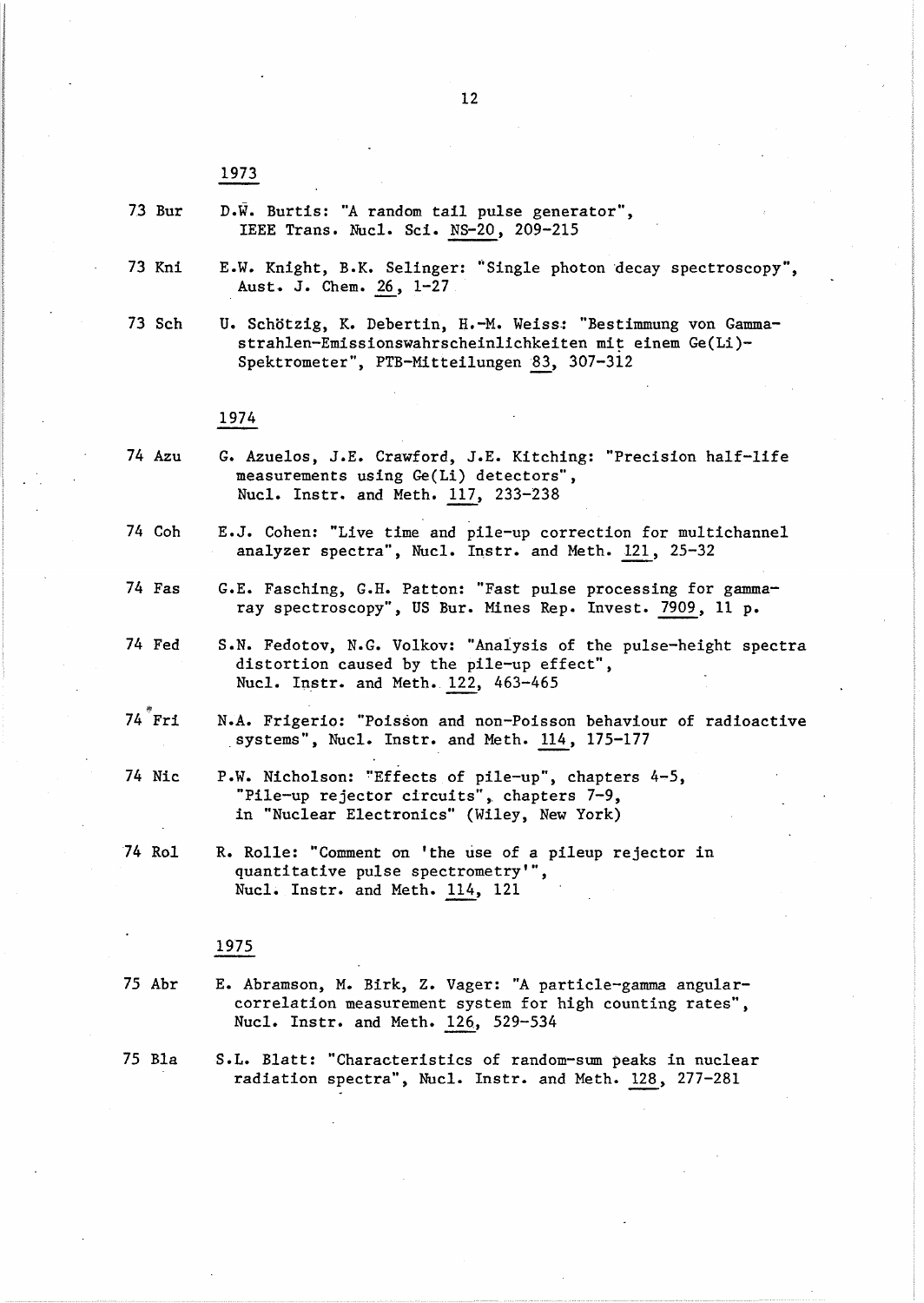| 75 Dan   | C.J. Daniels: "Integrated circuit pile-up rejector",<br>Rev. Sci. Instr. 46, 102-103                                                                                                                                                     |
|----------|------------------------------------------------------------------------------------------------------------------------------------------------------------------------------------------------------------------------------------------|
| 75 Dat   | D.W. Datlove: "Pulse pile-up in hard X-ray detector systems",<br>Space Sci. Instr. 1, 389-406                                                                                                                                            |
| 75 Kan   | K. Kandiah, A. Smith, G. White: "Pulse processor for X-ray<br>spectrometry with Si(Li)-detectors, in "Proc. 2nd Ispra<br>Nuclear Electronics Symposium, 1975" (Commission of the<br>European Communities, Luxemburg, EUR-5370e), 153-160 |
| 75 Mad   | V.K. Madan: "An automatic dead time corrector",<br>Nucl. Instr. and Meth. 131, 181-185                                                                                                                                                   |
| 75 Mar   | C. Martiens: "Fast single channel analyzer with integrated<br>circuits", Rev. Sci. Instr. 46, 486-487                                                                                                                                    |
| 75 Por   | K.G.A. Porges: "Deadtime loss in software-controlled pulse-<br>height analyzers", Nucl. Instr. and Meth. 125, 125-132                                                                                                                    |
| 75 Sch   | H.J. Schuster, K. Weise: "Impulsabhängige Filter für die<br>Kernstrahlenspektroskopie mit Halbleiterdetektoren bei hohen<br>Impulsraten", Nucl. Instr. and Meth. 130, 449-459                                                            |
| $75$ Zuc | A. Zucchiatti, M. Sanzone, E. Durante: "E-dE/dX scintillator<br>spectrometer for protons up to 120 MeV",<br>Nucl. Instr. and Meth. 129, 467-472                                                                                          |
|          | 1976                                                                                                                                                                                                                                     |
| 76 Edw   | D. Edwards, Jr.: "Single peak distortions due to electronic<br>time constants", Rev. Sci. Instr. 47, 1186-1189                                                                                                                           |
| 76 Gar   | R.P. Gardner: "A simple model for the prediction of gamma-ray<br>pulse height spectra for right-circular cylindrical sodium<br>iodide crystal detectors",<br>Nucl. Instr. and Meth. 138, 287-291                                         |
| 76 Har   | P.R. Hartig, K. Sauer: "Measurement of very short fluorescence<br>lifetimes by single photon counting",<br>Rev. Sci. Instr. 47, 1122-1129                                                                                                |
| 76 Has   | K. Hasegawa, Y. Kimura, A. Sekiguchi: "A new neutron-flux<br>detection method for fission chamber counting systems",<br>IEEE Trans. Nucl. Sci. NS-23, 833-838                                                                            |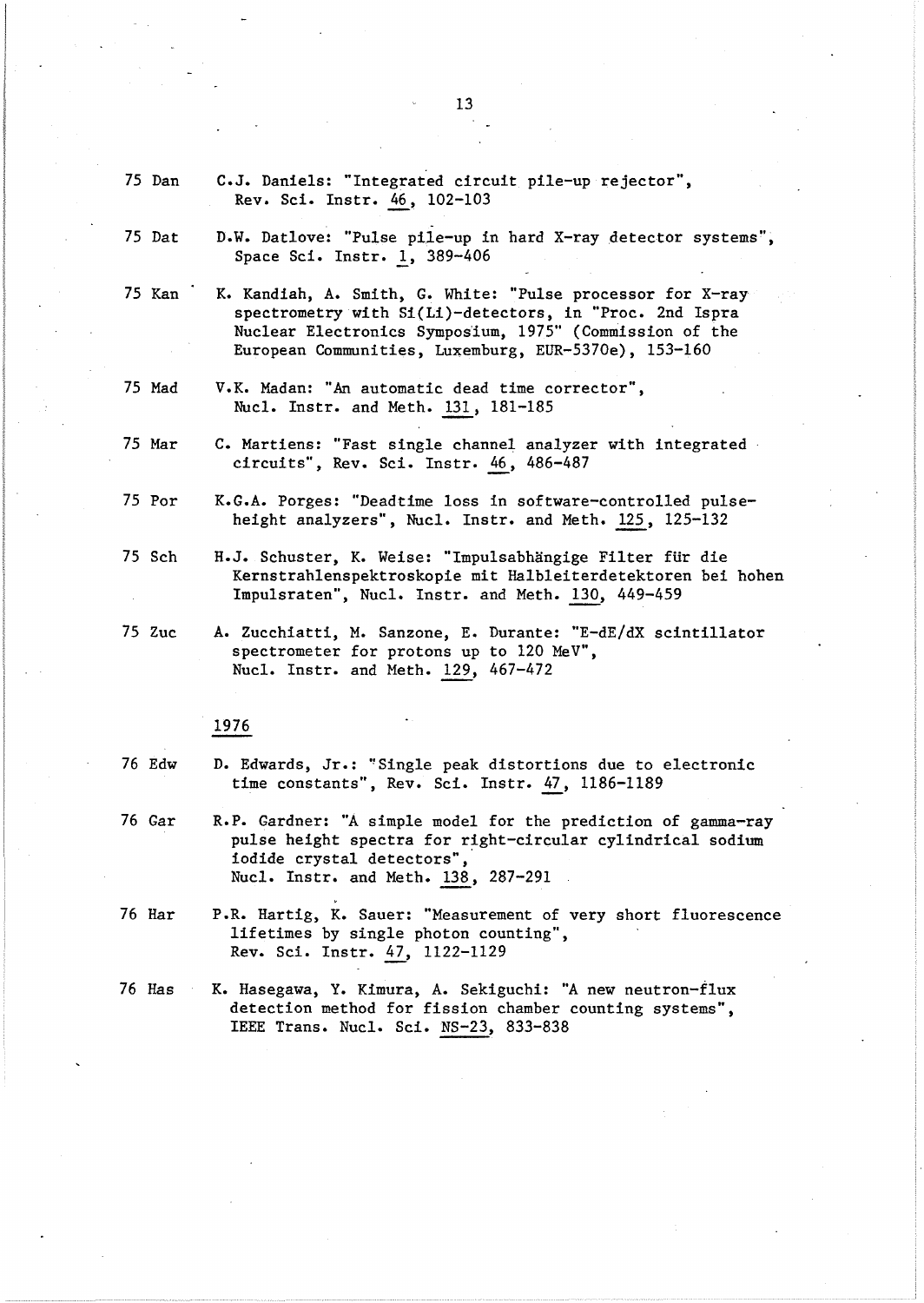76 Kuh D. Kuhn: "Aktivfilterverstarker fur die energiedispersive Analyse", Siemens Forsch.-u. Entwickl.-Ber. 5, 5, 262-265 76 Mul 1 J.W. Muller: "On the evaluation of the correction factor  $\mu(\rho', \tau')$  for the periodic pulse method", Rapport BIPM-76/3, 14 p. Also in Recueil de Travaux du BIPM,. Vol. 5, No. 30 76 MUl 2 id.: "The source-pulser method revisited", Rapport BIPM-76/5, 16 p. Also in Recueil de Travaux du BIPM, Vol. 5, No. 31 76 Rou A.-M. Roux: HA precision measurement of some attenuation 76 Ste 76 Van 76 Wes 76 Wie 76 Wil 77 Atk coefficients for 1.33 MeV gamma rays", Metrologia 12, 65-75 S. Sterlinski, W. Hammer: "Simple methods for dead-time and pile-up corrections in analytical gamma-ray spectroscopy", J. Radioanal. Chem. 31, 235-257 B. van Meurs, R. van der Werf: "A circuit for rejecting multiple events detected during a timing cycle in single photon counting experiments", J. Phys. E9, 437-438 G.P. Westphal: "A high rate gamma spectroscopy system for activation analysis of short-lived isomeric transitions", Nucl. Instr. and Meth. 136, 271-283 L. Wielopolski, R.P. Gardner: "Prediction of the pulse-height spectral distortion caused by the peak pile-up effect", Nucl. Instr. and Meth. 133, 303-309 D.H. Wilkinson: "Allowance for pile-up in the measurement of  $\beta$ -decay lifetimes", Nucl. Instr. and Meth. 134, 149-152 1977 J.B. Atkinson: "Lifetime determinations and their errors using pulsed dye lasers", J. Phys. ElO, 482-484

77 Bar P.H. Barker, C.J. Sofield, R.J. Petty, J.M. Freeman, S.D. Hoath, W.E. Burcham, G.T.A. Squier: "A measurement of the half-life of the superallowed Fermi decay  $46V(\beta^+)^{46}$ Ti and a study of some systematic errors involved", Nucl. Phys. A275, 37-47

77 Boi R.A. Boie, K.R. Wildnauer: "A hybrid pulse pile-up rejection system as applied to Rutherford backscattering", IEEE Trans. Nucl. Sci. NS-24, 339-347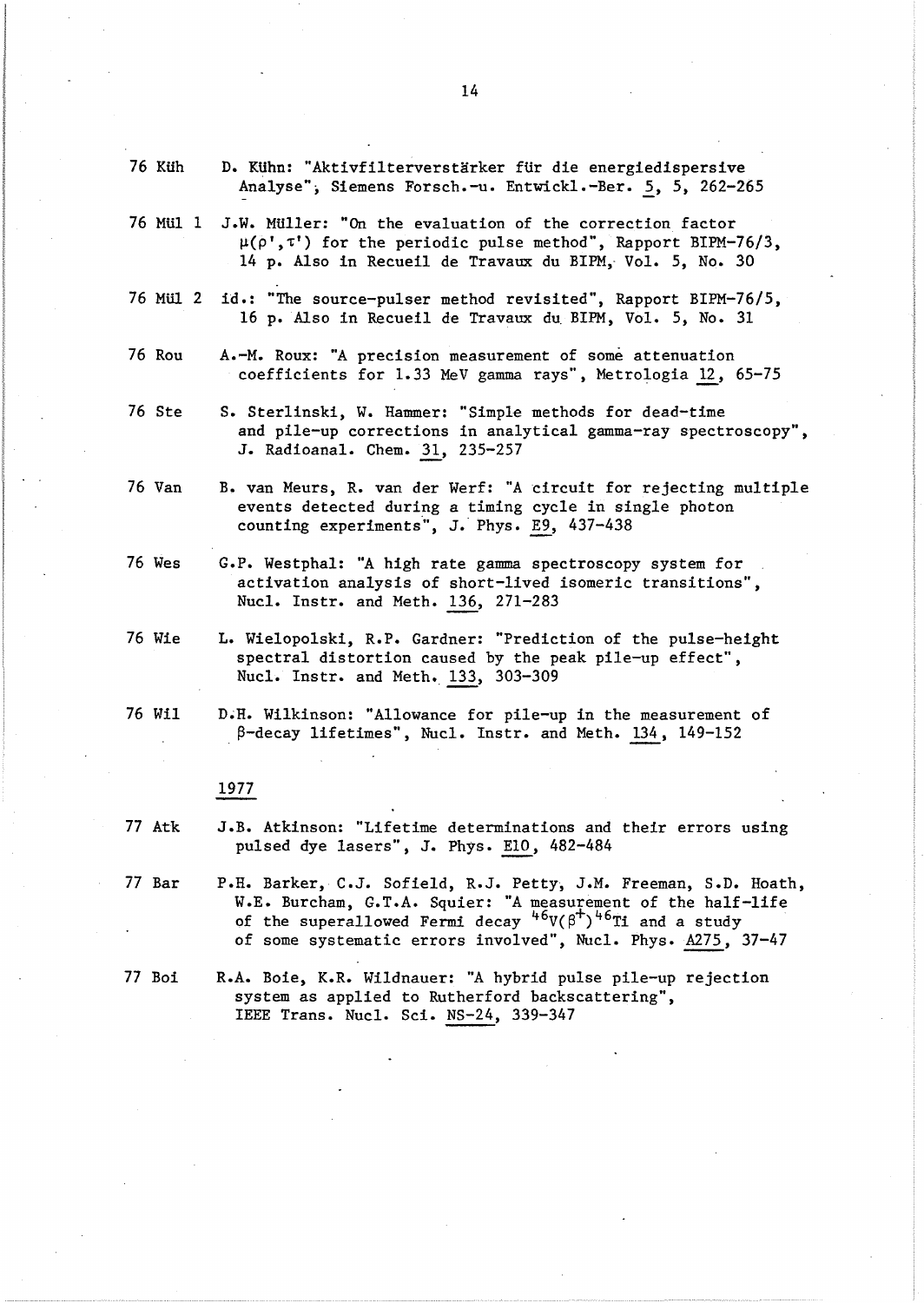- 77 Cox D.R. Cox, V. lsham: "A "bivariate point process connected with electronic counters", Proc. Roy. Soc. (London) A356, 149-160
- 77 Dat 1 D.W. Datlowe: "The role of the waveform in pulse pile-up", Nucl. lnstr. and Meth. 145, 365~378
- 77 Dat 2 id.: "Pulse pile-up in nuclear particle detection systems with rapidly varying counting rates", Nucl. Instr. and Meth. 145, 379-384
- 77 Deb K. Debertin, U. Schotzig: "Limitations of the pulser method for pile-up corrections in Ge(Li)-spectrometry", Nucl. lnstr. and Meth. 140, 337-340
- 77 Gar R.P. Gardner, L. Wielopolski: "A generalized method for correcting pulse-height spectra for the peak pile-up effect due to double sum pulses. Part l: Predicting spectral distortion for arbitrary pulse shapes", Nucl. Instr. and Meth. 140, 289-296
- 77 Gou V. Goursky: "Amplificateur pour spectrométrie gamma avec detecteur d'empilements", Rapport CEA-CONF-3918 (CEA, Saclay), 12 p.
- 77 Gui H. Guillon, A. Friant, G. Libs: "Non-dispersive X-ray spectrometer with high precision dead-time correction", IEEE Trans. Nucl. Sci. NS-24, 348~352
- 77 Ros B.A. Roscoe, A.K. Furr: "Time dependent deadtime and pile-up corrections for gamma ray spectroscopy", Nucl. Instr. and Meth. 140, 401-404
- 77 Sch E.J. Schreid, E.A. Kamykowski, F.R. Swanson: "Influence of the temperature dependence of the NaI(Tl) decay time constant on NaI(TI) detector applications", IEEE Trans. Nucl. Sci. NS-24, 168-171
- 77 Smi D. Smith, A. Williams, M.J. Woods: "Intercomparison of highcount-rate <sup>60</sup>Co sources", Rapport BIPM-77/7, 65 p.
- 77 Var D. Vartsky, B.J. Thomas, W.V. Prestwich: "Fractional charge collection technique for pile-up reduction. Counting low intensity radiation in presence of intense gamma-ray and neutron background", Nucl. Instr. and Meth. 145, 321-329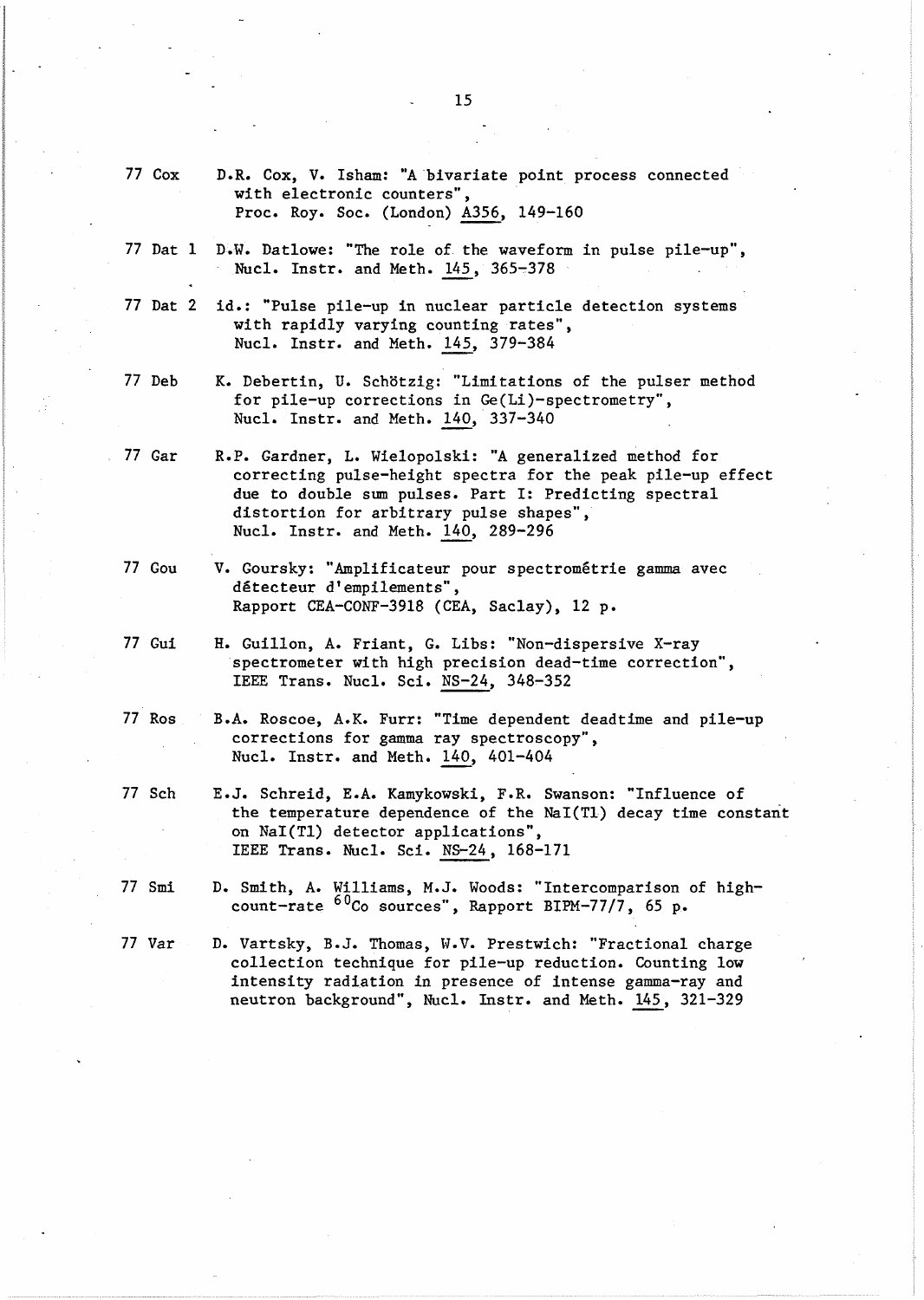- 77 Wes
- G.P. Westpha1: "Loss-free counting a concept for real-time compensation of dead-time and pile-up losses in nuclear pulse spectroscopy", Nucl. Instr. and Meth. 146, 605-606
- 77 Wie L. Wielopolski, R.P. Gardner: "A generalized method for correcting pulse-height spectra for the peak pile-up effect due ·to double sum pulses. Part 11.: The inverse calculation for obtaining true from observed spectra", Nuc1. Instr. and Meth. 140, 297-303
	- 1978
- 78 Boi R.A. Boie, K.R. Wildnauer: "A hybrid pulse pile-up rejection system as applied to Rutherford backscattering", Nuc1. Instr. and Meth. 149, 749
- 78 Dry P. Dryak, L. Kokta, P. Novotna: "Precise determination of the Ge(Li) spectrometer.efficiency and the practical assessment of the dead time and pulse pile-up correction", Radiochem. Radioanal. Lett. 32, 173-179
- 78 Gu1 C. Gu1dberg, N. Rossing: "Comparing the performance of two gamma cameras under high counting rates. Principles and practice", J. Nucl. Med. 19, 545-552
- 78 Joh L.O. Johnson: "A high rate NaI detector system", IEEE Trans. Nucl. Sci. NS-26, 465-475
- 78 Kno W.S. Knod1e, W. Hersbyn, T.R. Emery: "Speed X-ray analysis", Ind. Res. Dev. 20, 6, 116-120
- 78 Kov M.A. Kovash, S.L. B1att: "Gain stabilization of scintillation and Cerenkov spectrometers at high counting rates", Nuc1. Instr. and "Methods 163, 113-119
- 78 Löb K.E.G. Lobner: "Strange shapes of accidental coincidences", Nuc1. Instr. and Meth. 154, 343-347
- 78 Min D.W. Mingay, E. Barnard: "Reduction of the Bremsstrahlung background in the proton-induced X-ray emission analysis of insulating samples", Nuc1. Instr. and Meth. 157, 537-544
- 78 Ni! A. Niiler, R. Birkmire: "Measurement of oxygen and nitrogen profiles in steel", Nucl. Instr. and Meth. 149, 301-305
- 78 San H. Sanjeeviah, B. Sanjeevaiah: "Radiative capture of orbital electrons in the decay of  $78e$ , Phys. Rev. C18, 974-982

78 Smi D. Smith: "Improved correction formulae for coincidence counting", Nucl. Instr. and Meth. 152, 505-519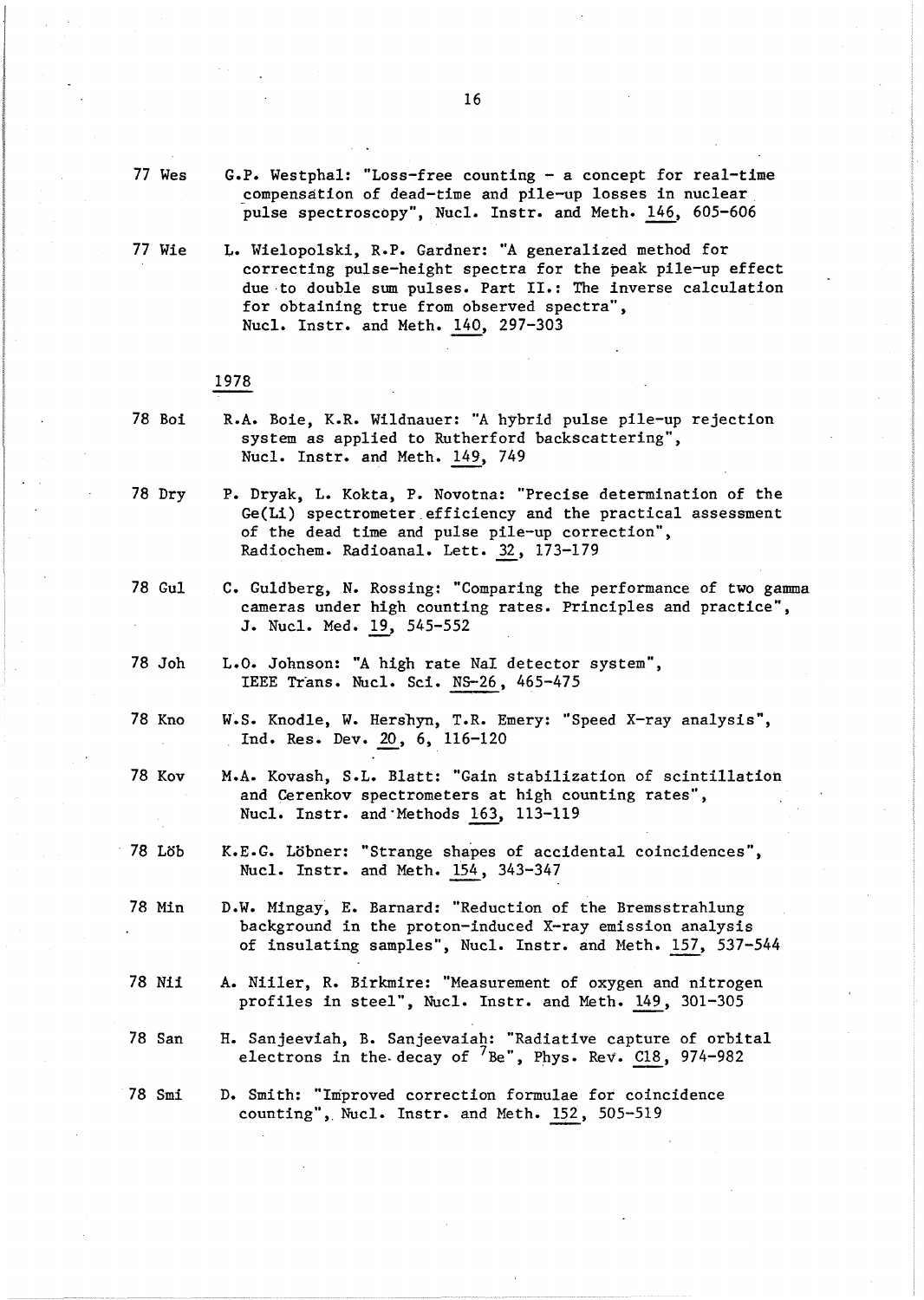| S.-E. Strand, I. Larsson: "Image artifacts at high photon<br>fluence rates in single-crystal NaI(T1) scintillation<br>cameras", J. Nucl. Med. 19, 407-413 |
|-----------------------------------------------------------------------------------------------------------------------------------------------------------|
| S.S. Verbitsky: "Fast neutron spectrometer with pulse shape<br>discrimination", Nucl. Instr. and Meth. 151, 117-124                                       |
| L. Wielopolski: "Rutherford backscattering spectra distorted<br>by peak pulse pileup", J. Appl. Phys. 49, 4943-4944                                       |

78 Zde Y.I. Zdesenko, A.K. Cheburkin, V.N. Kuts: "Transfer of information from an AI-4096 analyzer to digital indicators and curve plotter", Prib. Tekh. Eksp. 21, 6, 53-58

## 1979

78 Str

78 Ver

78 Wie

- 79 Bas S.G. Basiladze, N.K. Min: "Digital separator of pile-ups of time intervals", Prib. Tekh. Eksp. 21, 6, 1518-1521
- 79 Dye -G.R. Dyer, G.H. Neilson, G.G. Kelley: "Pulse pileup effects on plasma electron temperature measurements by soft X-ray energy analysis", Nucl. Instr. and Meth. 161, 365-370
- 79 FIe R.F. F1eming: "A direct measurement of random summing losses in gamma counting", Trans. Am. Nucl. Soc. 33, 234-235
- 79 Han H. Hantsche: "Artifacts of energy-dispersive microana1ysis of X-rays", Microsc. Acta 82, 3, 267-283
- 79 Joh L.O. Johnson: "High rate NaI detector system", IEEE Trans. Nucl. Sci. NS-26, 465-475
- 79 Kov M.A. Kovash, S.L. Blatt: "Gain stabilization of scintillation and Cerenkov spectrometers at high counting rates", Nucl. Instr. and Meth. 163, 43-119
- 79 Ros H.J. Rose, D. Sinclair: "A search for high-energy alpha particles from superheavy elements", J. Phys. G5, 6, 781-796
- 79 Upt L.M. Upton, L.J.C. Love: "Fluorescence quantum yield determination by pulsed source single photon counting", Anal. Chem. 51, 1941-1945
- 79 Wal C.T. Walker: "Measurement of retained xenon in advanced fuels by microprobe analysis", J. Nucl. Mater. 80, 1, 190-193
- 79 Wes G.P. Westphal: "On the performance of loss-free counting. A method for real-time compensation of dead-time and pile-up losses in nuclear pulse spectroscopy", Nucl. Instr. and Meth. 163, 189-196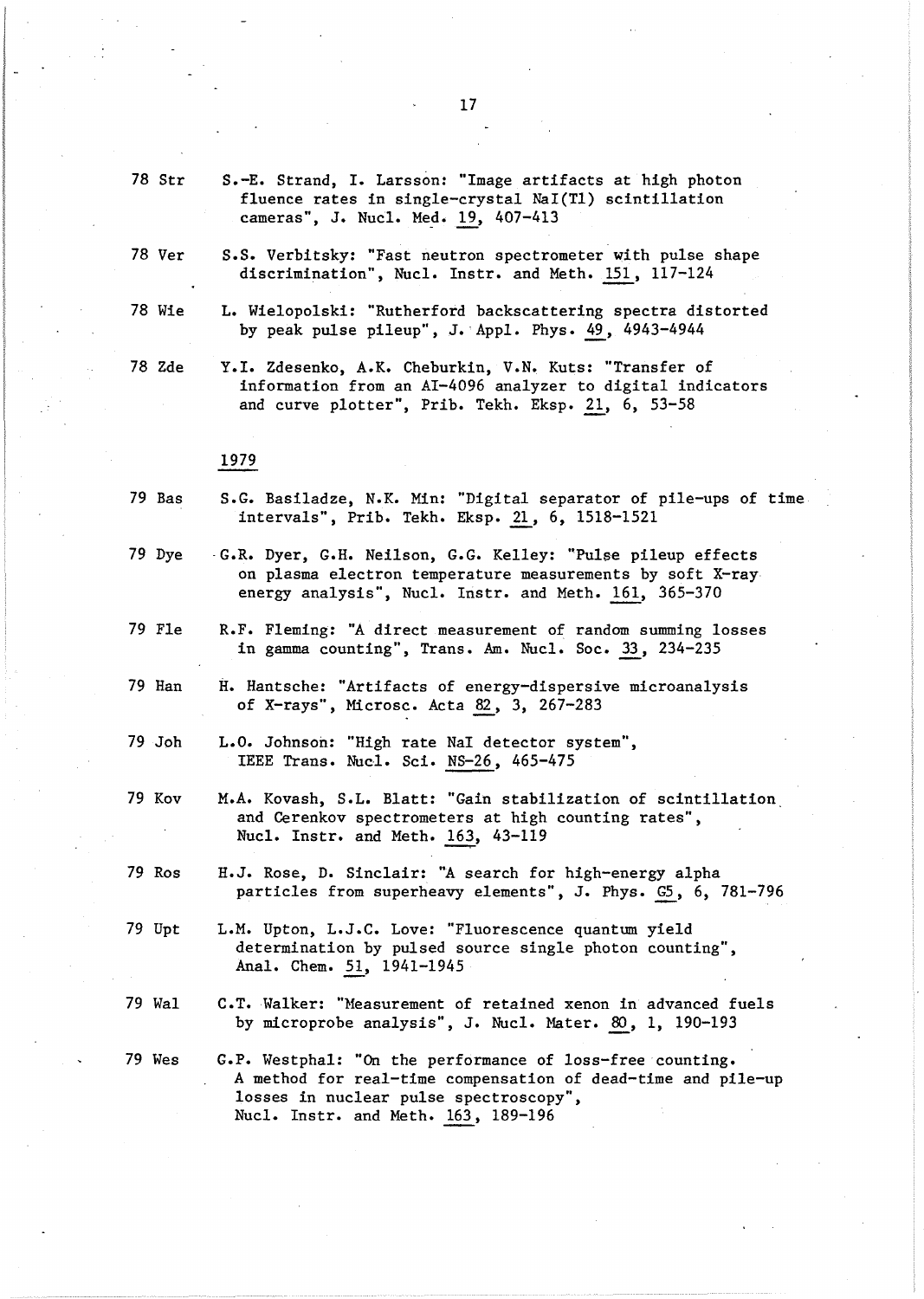- 80 Ang M.-Anghinolfi, P. Corvisiero: "A pile-up rejection system for high threshold experiments", Report INFN-BE-80/2 (1st. Nazionale Fisica Nucleare, Genoa, Italy)
- 80 Bed 1 B. Bednarek: "Experimental results of count rate effect studies in some X-ray proportional counters", Nucl. lnstr. and Meth. 175, 431-439
- 80 Bed 2 id.: "On a new interpretation of the count-rate effect in gas-proportional detectors", Nucl. lnstr. and Meth. 17S, 173-180
- 80 Pes W. Pessara: "Amplitude dependent count rate losses in pulsed optical feedback preamplifiers", Nucl. lnstr. and Meth. 173, 307-309
- 80 Str S.-E. Strand, I.-L. Lamm: "Theoretical studies of image artifacts and counting losses for different photon fluence rates and pulse-height distributions in single-crystal NaI(TI) scintillation cameras", J. Nucl. Med.  $21$ ,  $264-267$
- 80 Vol N.G. Volkov, V.V. Sinkov, S.N. Fedotov: "Method of analysis of the amplitude spectra distorsions due to pulse pile-up in a spectrometric channel", Prib. Tekh. Ehksp.,  $n^o$  1, 105-107 (in Russian). English translation in lnstr. and Exp. Techn.
- 80 Wes G.P. Westphal: "High rate gamma-spectroscopy and related problems", J. Radioanal. Chem. 61, 111-119
- 80 Whi S. Whittlestone: "The effect of pulse pile-up on discrimination between neutrons and gamma rays", Nucl. Instr. and Meth. 173, 347-350

- 81 BlP "Bibliography on dead-time effects, 1981 edition", Rapport BIPM-81/11, 57 p.
- 81 Fur M. Furrer: "Effets d'empilements d'impulsions dans les mesures de radioactivit€ par coIncidences", Doctoral thesis (EPFL, Lausanne), 158 p.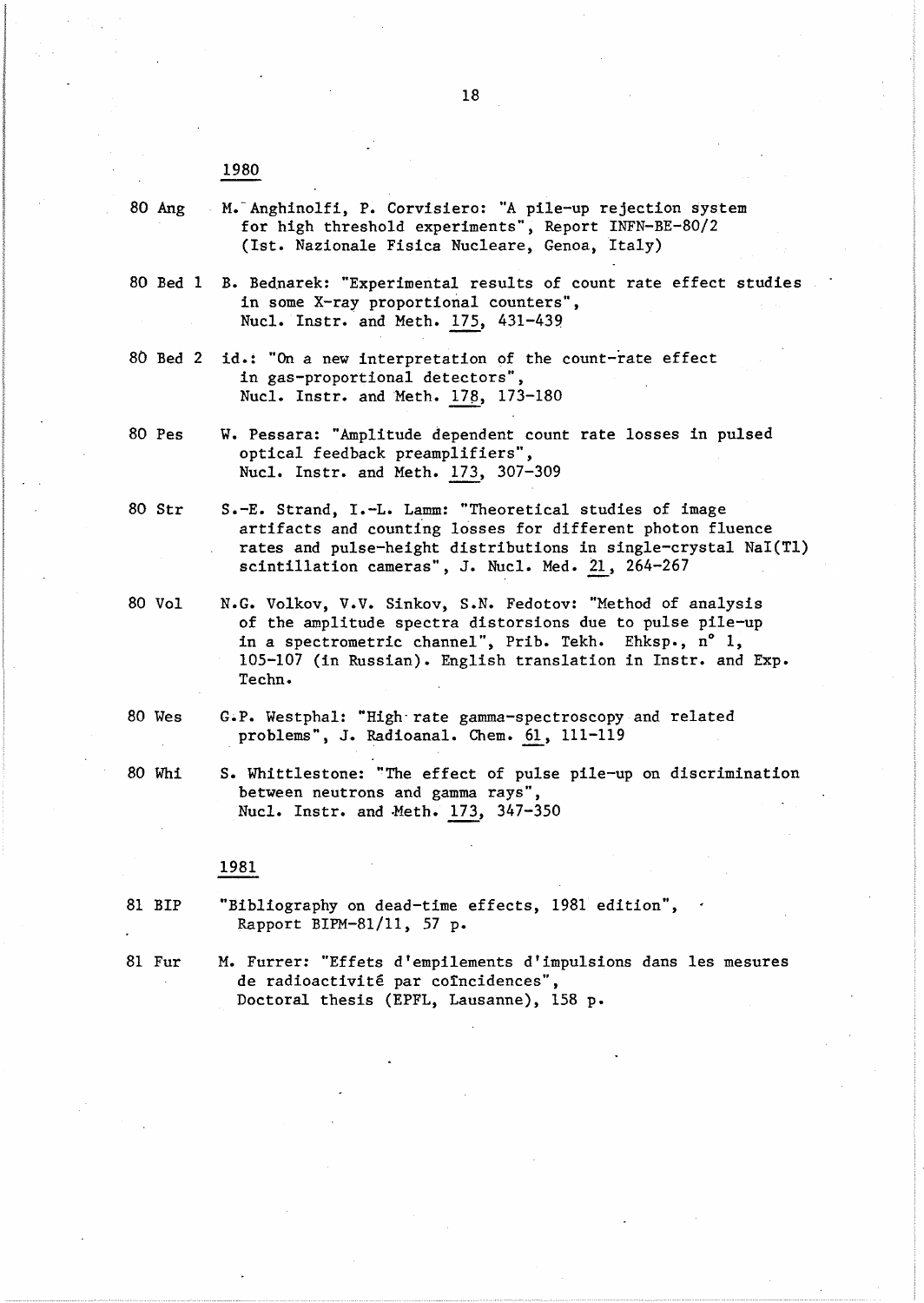- 81 Gre A.J. Greenberger: "Optimizing pulse pileup detection for soft X-ray spectroscopy", Nucl. Instr. and Meth. 188, 125-132
- 81 Lau J. Lauch, H.U. Nachbar: "Ein vielseitiger Differential-Diskriminator mit stabiler Zeitinformation und Pileup-Unterdrückung", Report HMI-B-355 (Hahn-Meitner-Institut, Berlin), 34 p.
- 81 Lew T.K. Lewellon, R. Murano: "A comparison of count rate parameters in gamma cameras", J. Nucl. Med. 22, 161-168
- 81 Ste 1 E. Steinbauer: "Calculation of pile-up intensities in PIXE spectra obtained by triggered beam pulsing", Nucl. Instr. and Meth. 181, 21-23
- 81 Ste 2 S. Sterlinski, W. Hammer: "Automatic stabilization of relative counting losses in gamma-ray spectrometry of short-lived nuclides", J. Radioanal. Chem. 61, 93-110
- 
- 81 Swa J.E. Swansen, N. Ensslin: "A digital random pulser for testing nuclear instrumentation", Nucl. Instr. and Meth. 188, 83-91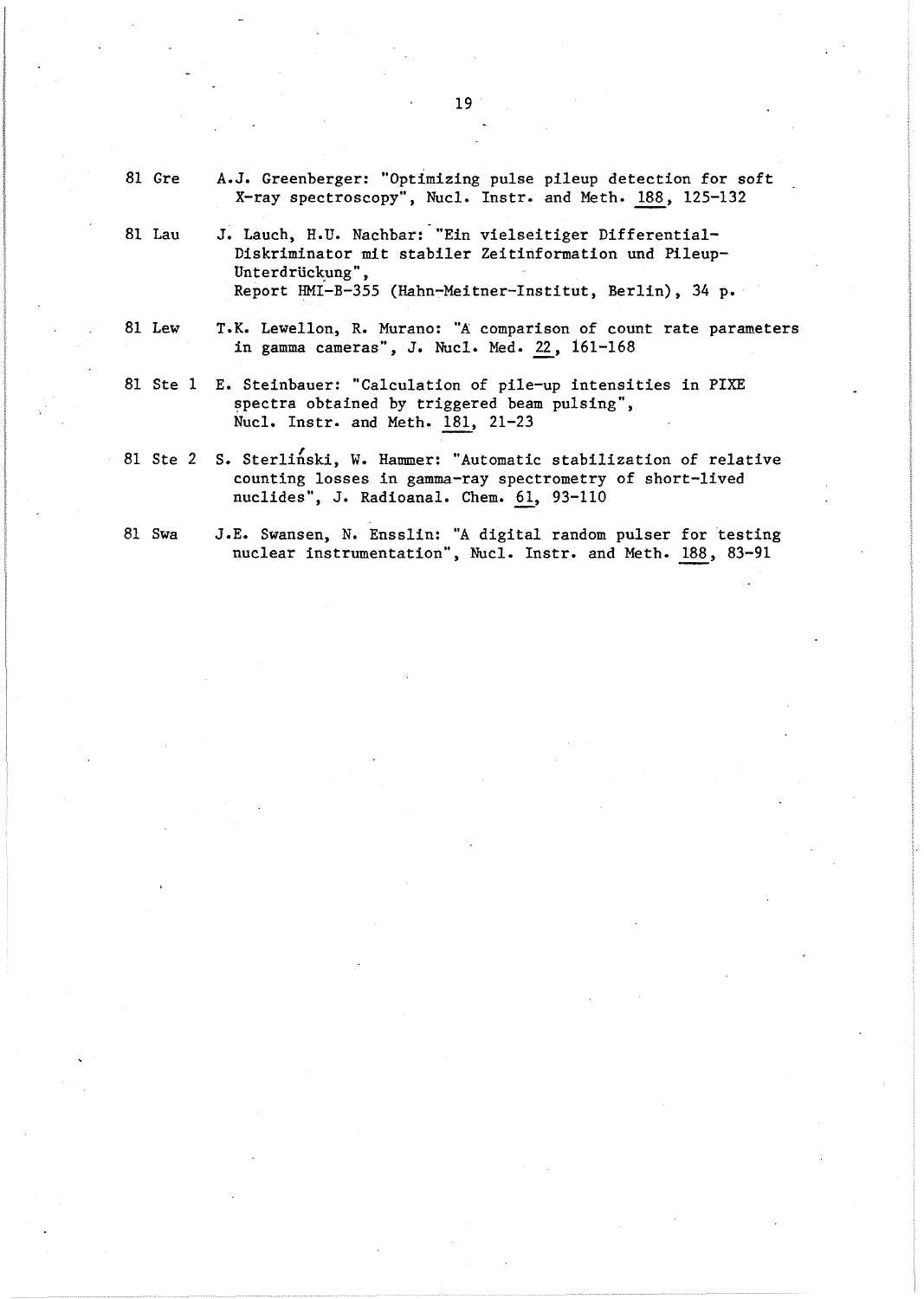$\label{eq:2.1} \frac{1}{2} \sum_{i=1}^n \frac{1}{2} \sum_{j=1}^n \frac{1}{2} \sum_{j=1}^n \frac{1}{2} \sum_{j=1}^n \frac{1}{2} \sum_{j=1}^n \frac{1}{2} \sum_{j=1}^n \frac{1}{2} \sum_{j=1}^n \frac{1}{2} \sum_{j=1}^n \frac{1}{2} \sum_{j=1}^n \frac{1}{2} \sum_{j=1}^n \frac{1}{2} \sum_{j=1}^n \frac{1}{2} \sum_{j=1}^n \frac{1}{2} \sum_{j=1}^n \frac{$  $\label{eq:2} \frac{1}{2}\sum_{i=1}^n\frac{1}{2}\sum_{j=1}^n\frac{1}{2}\sum_{j=1}^n\frac{1}{2}\sum_{j=1}^n\frac{1}{2}\sum_{j=1}^n\frac{1}{2}\sum_{j=1}^n\frac{1}{2}\sum_{j=1}^n\frac{1}{2}\sum_{j=1}^n\frac{1}{2}\sum_{j=1}^n\frac{1}{2}\sum_{j=1}^n\frac{1}{2}\sum_{j=1}^n\frac{1}{2}\sum_{j=1}^n\frac{1}{2}\sum_{j=1}^n\frac{1}{2}\sum_{j=1}^n\frac{$ 

 $\mathcal{L}(\mathcal{L})$  .  $\frac{1}{2}$  ,  $\frac{1}{2}$  ,  $\frac{1}{2}$ 

 $\sim 10^6$ 

 $\mathcal{A}^{\mathcal{A}}$ 

 $\sim$  $\mathcal{L}_{\mathcal{L}}$ 

 $\sim$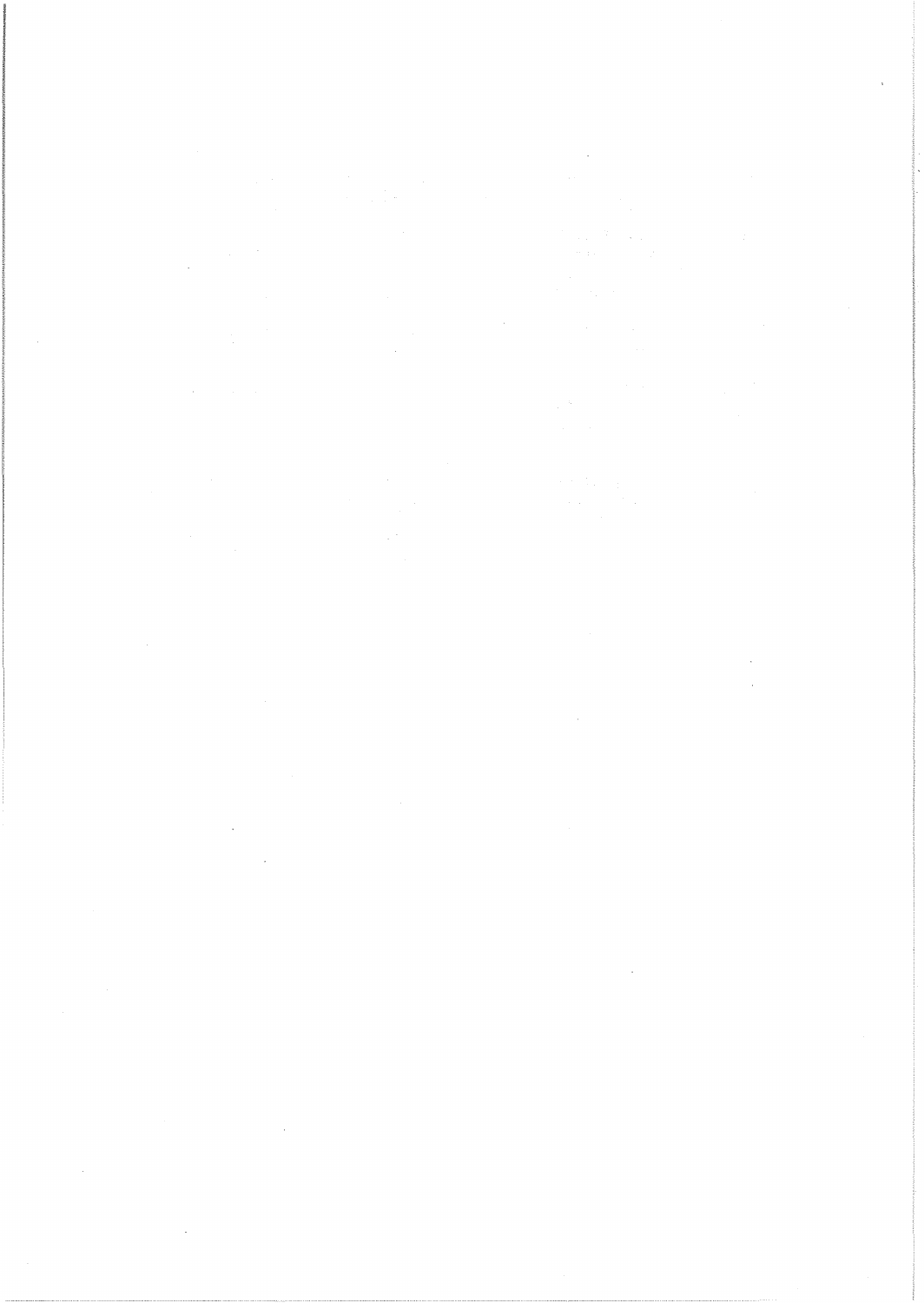# List of authors

with year of publication

| Abramson, E.<br>$\sim$ | 75                 | Cohen, E.J.         | 74       |
|------------------------|--------------------|---------------------|----------|
| Adams, F.              | 72                 | Corvisiero, P.      | 80       |
| Anders, O.U.           | 66,69              | Cova, $S_{\bullet}$ | 65,68    |
| Anghinolfi, M.         | 80                 | $\cos$ , $D-R$ .    | 77       |
| Arbel, A.              | 71                 | Crawford, J.E.      | 74       |
| Atkinson, J.B.         | 77                 |                     |          |
| Azuelos, G.            | 74                 |                     |          |
|                        |                    |                     |          |
|                        |                    | Daniels, C.J.       | 75       |
|                        |                    | Datlowe, D.W.       | 75,77    |
| Barker, Ph.            | 77                 | Davis, C.C.         | 70,72    |
| Barnard, E.            | 78                 | Debertin, K.        | 71,73,77 |
| Bartosek, J.           | 72                 | De Lorenzo, J.T.    | 70       |
| Basiladze, S.G.        | 79                 | De Lotto, I.        | 64,66,68 |
| Bass, R.               | 64                 | de Vries, L.J.      | 61       |
| Bednarek, B.           | 80                 | Dotti, D.           | 66       |
| Bengtson, B.           | 67                 | Dryak, P.           | 78       |
| Bell, $R.E.$           | 60,61              | Dunn, D.R.          | 72       |
| Bernard, P.            | 68                 | Durante, E.         | 75       |
| Bertolaccini, M.       | 65,68              | Dyer, G.R.          | 79       |
| Bertolini, G.          | 64                 |                     |          |
| Bertrand, F.E.         | 72                 |                     |          |
| Bialkowski, J.         | 64                 |                     |          |
| <b>BIPM</b>            | 81                 | Edwards, D., Jr.    | 76       |
| Birk, M.               | 75                 | Emery, T.R.         | 78       |
| Birkmire, R.           | 78.                | Ensslin, N.         | 81       |
| Blatt, S.L.            | 67, 68, 75, 78, 79 |                     |          |
| Boie, R.A.             | 77,78              |                     |          |
| Bolotin, H.H.          | 70                 |                     |          |
| Brenner, R.            | 67                 | Fairstein, E.       | 56,65,68 |
| Breyer, B.             | 70                 | Fasching, G.E.      | 74       |
| Burcham, W.E.          | 77                 | Fedotov, S.N.       | 74,80    |
| Burrus, W.R.           | 72                 | Ferrari, A.M.R.     | 68       |
| Burtis, D.W.           | 73                 | Fleming, R.F.       | .79      |
| Bussolati, C.          | 65,68              | Fraysse, G.         | 63       |
|                        |                    | Freeman, J.M.       | 77       |
|                        |                    | Friant, A.          | 77       |
|                        |                    | Frigerio, N.A.      | 74       |
| Chambon, J.            | 68                 | Furr, A.K.          | 77       |
| Chase, R.L.            | 60                 | Furrer, M.          | 81       |
| Cheburkin, A.K.        | 78                 | Furustu, K.         | 61       |
| Cimerman, M.           | 70                 | Fuschini, E.        | 66       |
| Coates, P.B.,          | 68,72              |                     |          |
|                        |                    |                     |          |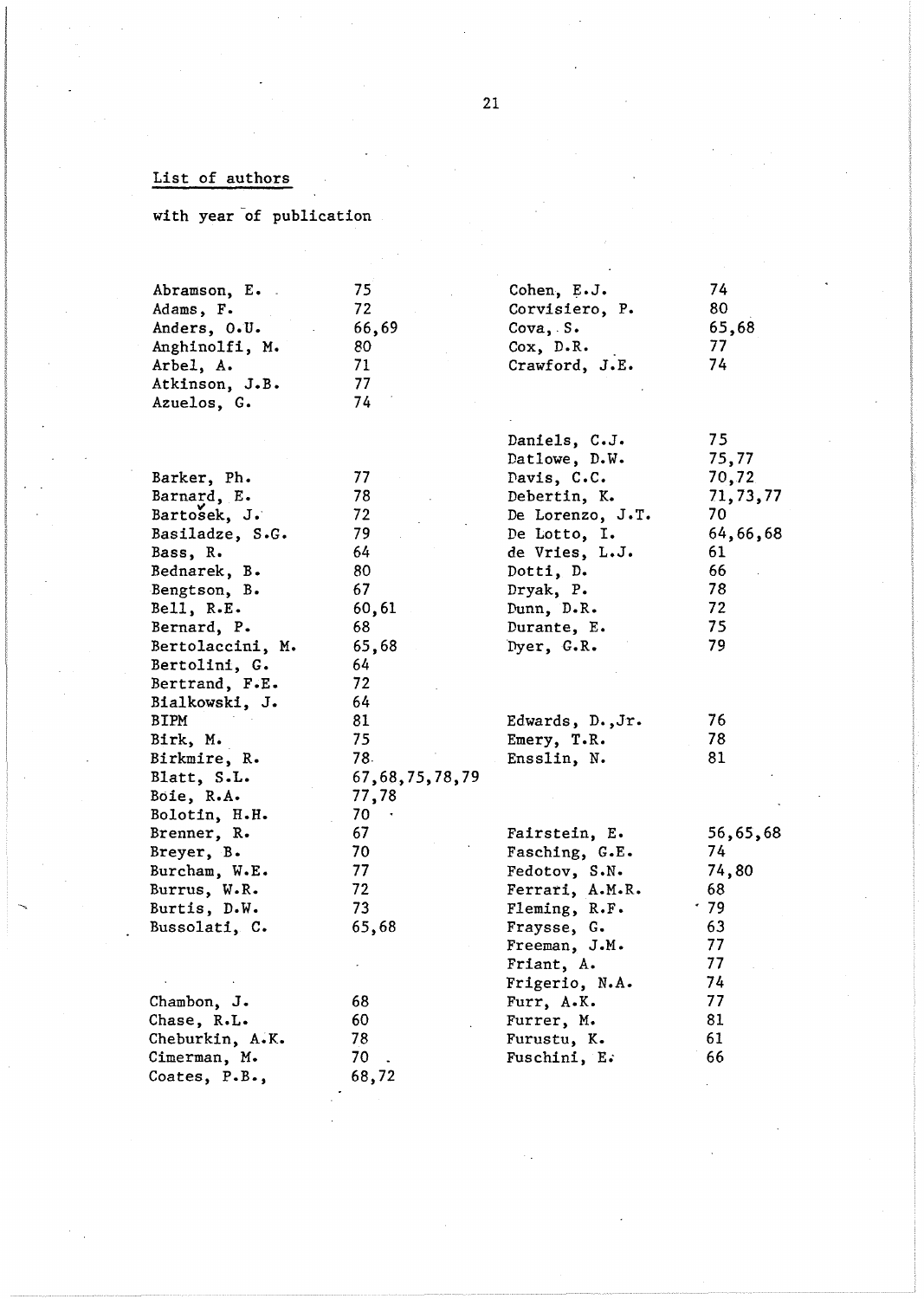| Gardner, R.P.     | 76,77        | Klein, I.        | 71    |
|-------------------|--------------|------------------|-------|
| Gatti, E.         | 62, 65, 68   | Knight, E.W.     | 73    |
| Gold, R.          | 65           | Knodle, W.S.     | 78    |
| Goulding, F.S.    | 72           | Kohler, D.       | 68    |
| Goursky, V.       | 77           | Kokta, L.        | 78    |
| Gracovetsky, S.   | 68           | Kovash, M.A.     | 78,79 |
| Greenberger, A.J. | 81           | Kühn, D.         | 76    |
| Guernet, G.       | 66           | Kurz, R.         | 72    |
| Guillon, H.       | 77           | Kuts, V.N.       | 78    |
| Guldberg, C.      | 78           |                  |       |
|                   |              |                  |       |
|                   |              |                  | 80    |
|                   |              | Lamm, $I.-L.$    |       |
| Hahn, J.          | 65           | Landis, D.A.     | 72    |
| Hammer, W.        | 76,81        | Larsen, R.N.     | 67    |
| Hantsche, H.      | 79           | Larsson, I.      | 78    |
| Hartig, P.R.      | 76           | Lauch, J.        | 81    |
| Hasegawa, K.      | 76           | Lewellon, T.K.   | 81    |
| Heath, R.L.       | $64^{\circ}$ | Libs, G.         | 77    |
| Hershyn, W.       | 78           | Ligeon, E.       | 66    |
| Hill, N.W.        | 72           | Löbner, K.E.G.   | 78    |
| Hoath, S.D.       | 77           | Loude, J.-F.     | 68    |
| Hoste, J.         | 72           | Love, L.J.C.     | 79    |
|                   |              | Love, T.A.       | 72    |
|                   |              | Ludziejewski, J. | 64    |
|                   | 77           |                  |       |
| Isham, V.         | $61 -$       |                  |       |
| Ishida, T.        |              |                  | 75    |
|                   |              | Madan, V.K.      | 61    |
|                   |              | Maeder, D.G.     | 68    |
|                   |              | Mahieux, J.      | 64    |
| Jaklevic, J.M.    | 72           | Majoni, G.       |       |
| Jasinski, A.      | 64           | Mandl, V.        | 64    |
| Jastrzebski, J.   | 67           | Manfredi, P.F.   | 64    |
| Johnson, L.O.     | 78,79        | Mann, H.M.       | 67    |
| Jørgensen, M.H.   | 60           | Mariotti, D.     | 66    |
|                   |              | Maroni, C.       | 66    |
|                   |              | Martiens, C.     | 75    |
|                   |              | Masek, J.        | 72    |
| Kaifer, R.C.      | 72           | Mathé, G.        | 63    |
| Kamykowski, E.A.  | 77           | McClure, $D.A.$  | 70    |
| Kandiah, K.       | 75           | McGervey, J.D.   | 64    |
| Keech, G.L.       | 64           | McGuire, R.L.    | 66    |
| Kelley, G.G.      | 79           | McQuaid, J.H.    | 72    |
| Kennett, T.J.     | 64           | Melandrone, G.   | 64    |
| Kessel, W.        | 64           | Mey, J.          | 68    |
| Kimura, Y.        | 76           | Min, N.K.        | 79    |
| King, T.A.        | 70,72        | Mingay, D.W.     | 78    |
| Kitching, J.E.    | 74           | Monaro, S.       | 61    |
|                   |              |                  |       |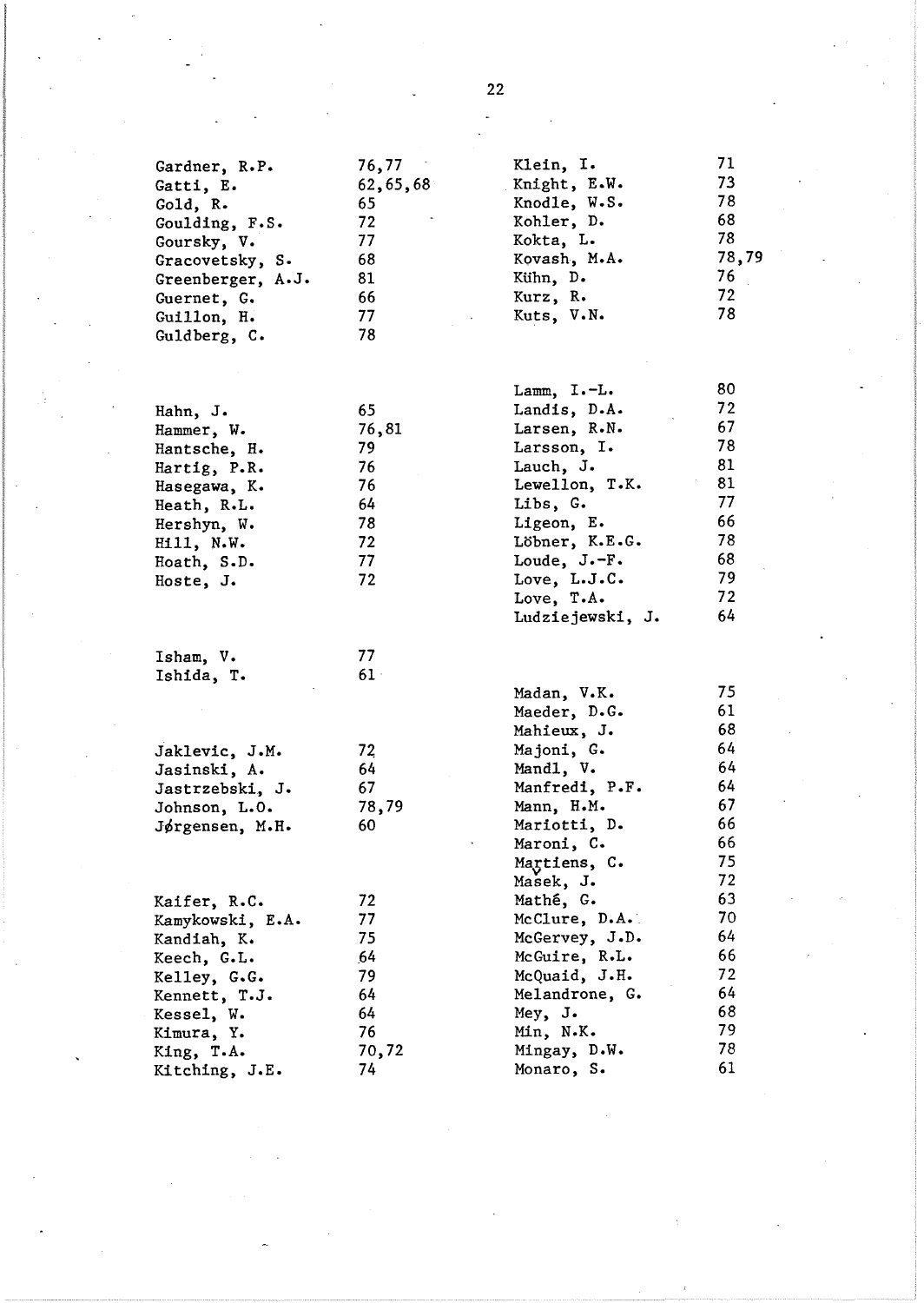| Monier, L.F.    | 66         | Sanzone, M.       | 75           |
|-----------------|------------|-------------------|--------------|
| Moszynski, M.   | 67         | Sauer, K.         | 76           |
| Müller, J.W.    | 76         | Schmitt, H.W.     | $64 -$       |
|                 | $81^\circ$ | Schreid, E.J.     | 77           |
| Murano, R.      |            |                   | 73,77        |
|                 |            | Schötzig, U.      |              |
|                 |            | Schuster, H.-J.   | 70,75        |
|                 |            | Schwarzschild, A. | 63           |
| Nachbar, H.U.   | 81         | Segel, R.E.       | 62           |
| Neiler, J.H.    | 64         | Sekiguchi, A.     | $76 -$       |
| Neilson, G.H.   | 79.        | Selinger, B.K.    | 73           |
|                 | 74         | Sherman, I.S.     | $67 -$       |
| Micholson, P.W. |            |                   | 79           |
| Niiler, A.      | 78         | Sinclair, D.      |              |
| Novotna, P.     | $78 -$     | Sinkov, V.V.      | 80           |
|                 |            | Smith, A.         | 75           |
|                 |            | Smith, D.         | 77,78        |
|                 |            | Sofield, C.J.     | 77           |
|                 | 74         | Souček, B.        | $63 - 65,70$ |
| Patton, G.H.    |            |                   | 77           |
| Peelle, R.W.    | 72         | Squier, G.T.A.    |              |
| Pessara, W.     | 80         | Staub, H.H.       | 49           |
| Petty, R.J.     | 77         | Steinbauer, E.    | 81           |
| Porges, K.G.A.  | 75         | Sterlinski, S.    | 76,81        |
| Prestwich, W.V. | 64,77      | Strand, $S.-E.$   | 78,80        |
| Principi, P.    | 64         | Strauss, M.G.     | 63,67,70     |
|                 | 63         | Svelto, V.        | 65           |
| Prosdocimi, A.  |            |                   | 81           |
|                 |            | Swansen, J.E.     |              |
|                 |            | Swanson, F.R.     | 77           |
|                 |            |                   |              |
| Quivy, R.       | 65         |                   |              |
|                 |            |                   |              |
|                 |            | Tarnay, K.        | 72           |
|                 |            | Thomas, B.J.      | 77           |
|                 | 72         | Tjöm, P.O.        | 64           |
| Reed, S.J.B.    |            |                   | 66           |
| Ricker, C.W.    | 70         | Tripard, G.E.     |              |
| Rolle, R.       | 74         |                   |              |
| Roscoe, B.A.    | 77.        |                   |              |
| Rose, H.J.      | 79         |                   |              |
| Rossi, B.B.     | 49         | Udo, F.           | 61           |
| Rossing, N.     | 78         | Upton, L.M.       | 79           |
| Roux, A.-M.     | 76         |                   |              |
|                 | 70         |                   |              |
| Roux, D.P.      |            |                   |              |
| Rozen, S.       | 61         |                   |              |
| Rudnick, S.J.   | 67         | Vager, Z.         | 75           |
|                 |            | Vaghi, F.         | 62           |
|                 |            | van der Werf, R.  | 76           |
|                 |            | van Meurs, B.     | 76           |
|                 | 71         | van Zurk, R.      | 68           |
| Sabbah, B.      |            |                   | 77           |
| Sandifer, C.W.  | 66         | Vartsky, D.       |              |
| Sandle, W.J.    | 70         | Verbitsky, S.S.   | 78           |
| Sanjeevaiah, B. | 78         | Veronesi, P.      | 66           |
| Sanjeeviah, H.  | 78         | Vingiani, G.B.    | 61           |
|                 |            |                   |              |